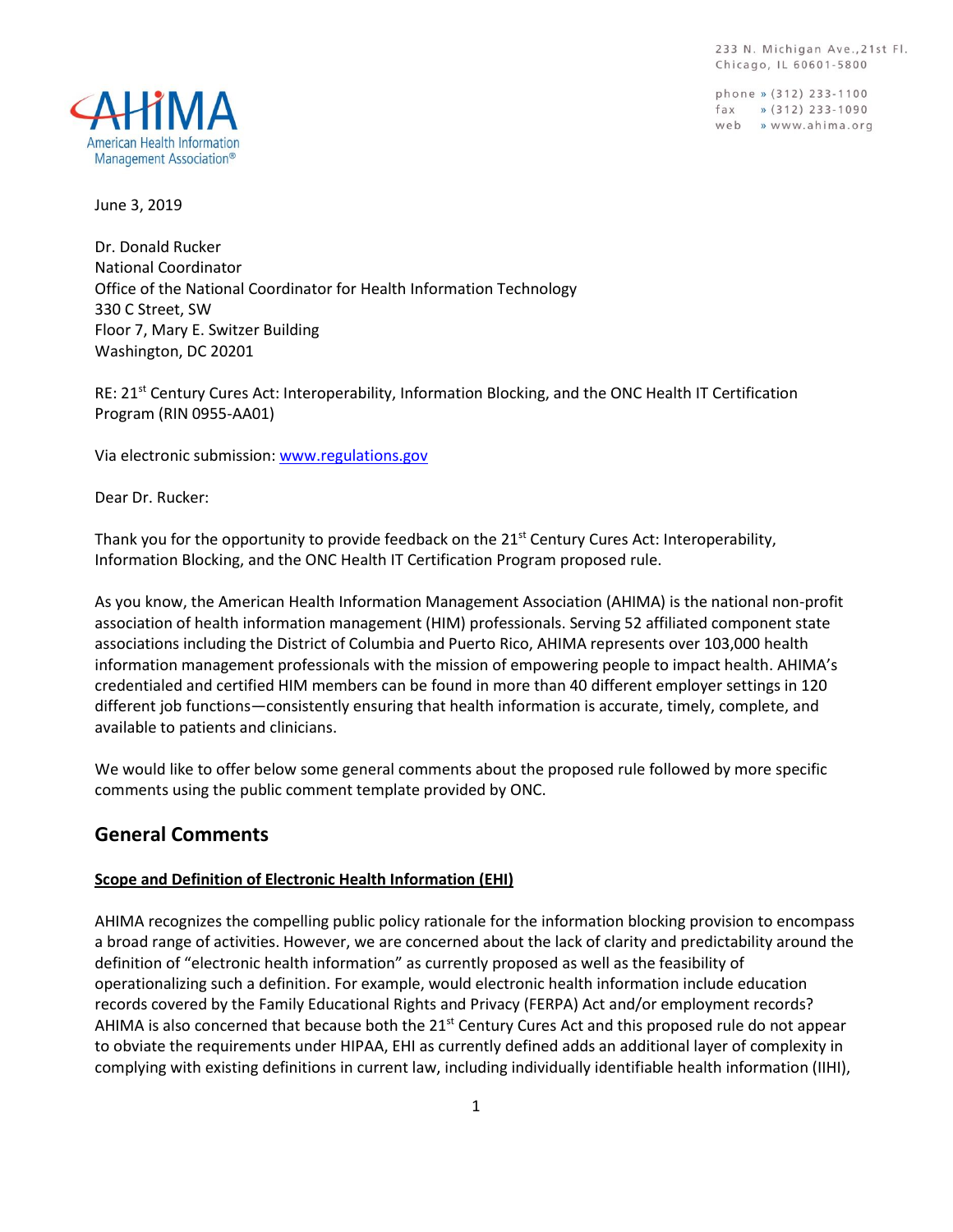protected health information (PHI), and electronic protected health information (ePHI) as well as state laws that define medical information. **Therefore, at a minimum, we recommend that ONC constrain the definition of "electronic health information" to the US Core Data for Interoperability (USCDI).** We believe that constraining the definition of EHI to the USCDI establishes clear guardrails for actors as to what electronic health information must be provided for access, exchange and use. Over time, we envision that as the ONC expands the USCDI to include additional data classes and/or data elements, the definition of EHI will expand with it while continuing to provide actors with a degree of certainty as to what information must be provided in accordance with the information blocking provision. We also recommend that ONC work with the HHS Office for Civil Rights (OCR) to develop a crosswalk for the definition of EHI to protected health information (PHI) as currently defined by the Health Insurance Portability and Accountability Act (HIPAA.) Such guidance will assist HIM professionals in ensuring that they are meeting the obligations set forth under this proposed rule and HIPAA.

#### **Privacy and Security of Third-Party Applications**

 $\overline{a}$ 

AHIMA recognizes that the Office for Civil Rights has stated that if a patient's app was not provided by or on behalf of a covered entity, the covered entity will not be liable under HIPAA for any subsequent use or disclosure of ePHI received by the app.<sup>1</sup> However, we are concerned that as currently proposed, the rule does not include sufficient guardrails around HIPAA non-covered entities to protect the privacy and security of a patient's health information. Patients may be unaware that once they authorize a covered entity to push their electronic health information to a third-party app and such an entity is a HIPAA non-covered entity, the rights afforded under HIPAA no longer apply. Additionally, patients may be unaware of how an app intends to use their health information, leaving them to the mercy of the app developer's terms of service and/or privacy policy unless an act on the part of an app developer meets the "unfair or deceptive acts or practices" standard under the Federal Trade Commission (FTC) Act. In fact, a recent cross-sectional study of 36 topranked apps for depression and smoking cessation revealed that only 16 apps described secondary uses.<sup>2</sup> 81 percent of the 36 apps transmitted data for advertising and marketing purposes to two commercial entities, Google and Facebook, but only 43 percent transmitting data to Google and 50 percent transmitting data to Facebook disclosed this.<sup>3</sup> Failure to provide appropriate and transparent privacy and security safeguards and/or lack of flexibility in allowing actors to perform due diligence could invite opportunities for "bad actors" to enter the market and potentially use such sensitive data for nefarious activities. **Along these lines, we recommend that as part of the certification criterion, ONC should require API Technology Suppliers to verify an app's "yes/no" attestation to: (1) industry-recognized guidance such as Xcertia's™ [mHealth App](https://xcertia.org/the-guidelines/) [Guidelines,](https://xcertia.org/the-guidelines/) (2) transparency statements and best practices including the [Federal Trade Commission's](https://www.ftc.gov/tips-advice/business-center/guidance/mobile-health-app-developers-ftc-best-practices)  [Mobile App Developers: FTC Best Practices](https://www.ftc.gov/tips-advice/business-center/guidance/mobile-health-app-developers-ftc-best-practices) and/or the CARIN Alliance['s Code of Conduct](https://www.carinalliance.com/our-work/trust-framework-and-code-of-conduct/) and (3) the adoption of either ONC's Model Privacy Notice or a notice in plain language with substantially the same content as described in ONC's Model Privacy Notice.** Upon issuing a "yes" attestation, a health IT developer could in turn whitelist the app for use by an API Data Provider. We believe such a "light touch" attestation would not interfere with a provider's use of their acquired API technology and enhance a health IT developer's responsibility to patients. We also believe that such a requirement is consistent with enabling patients' access to their EHI via an API-enabled app "without special effort" as this would not impose substantial additional costs or access requirements that may impede the patient's ability to access their

<sup>1</sup> Available at: [https://www.hhs.gov/hipaa/for-professionals/faq/572/does-a-hipaa-covered-entity-bear-liability.html.](https://www.hhs.gov/hipaa/for-professionals/faq/572/does-a-hipaa-covered-entity-bear-liability.html)

<sup>&</sup>lt;sup>2</sup> Huckvale K, Torous J, Larsen ME. Assessment of the Data Sharing and Privacy Practices of Smartphone Apps for Depression and Smoking Cessation. *JAMA Netw Open.* 2019;2(4):e192542. doi:10.1001/jamanetworkopen.2019.2542.  $3$  Id.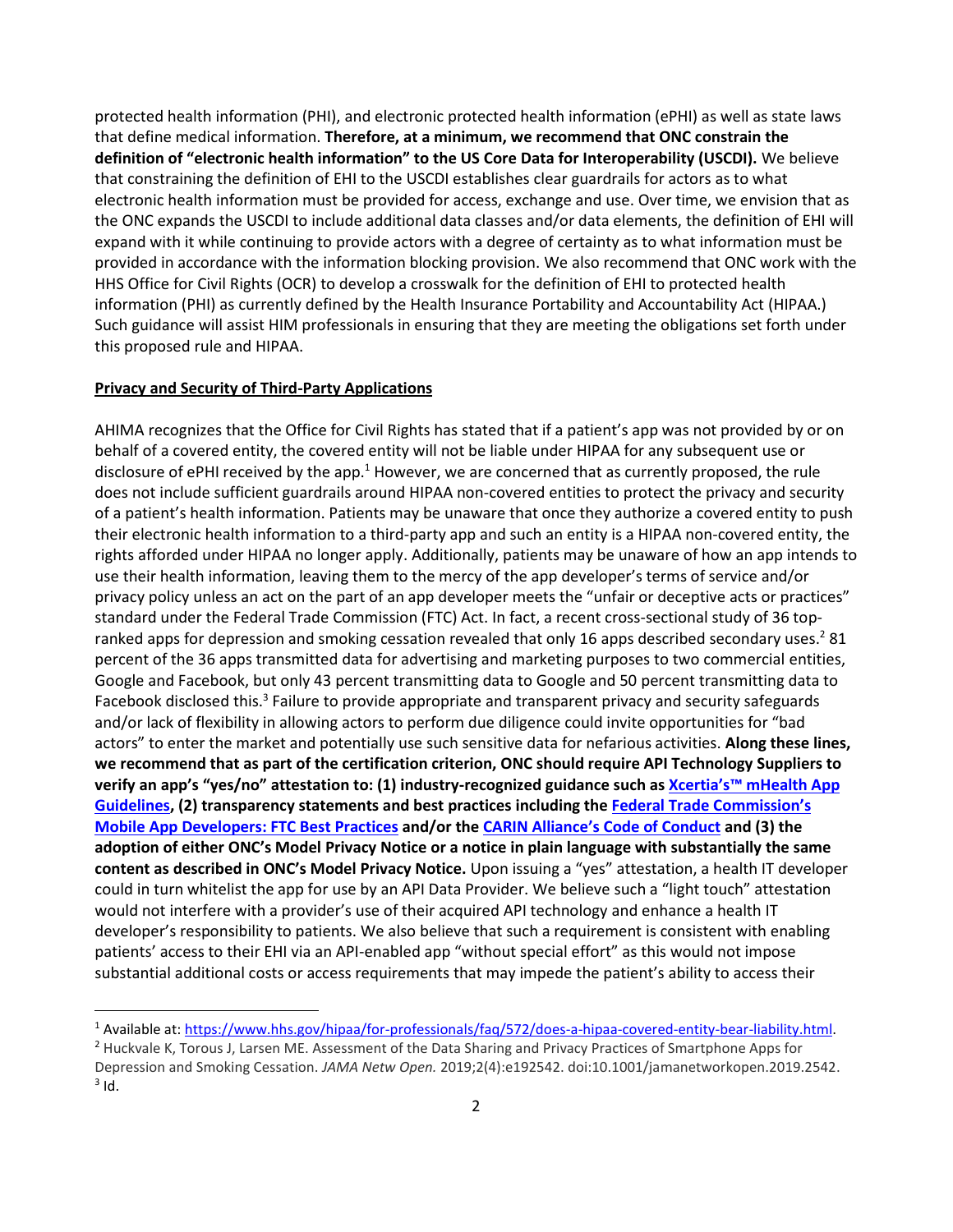information in a persistent manner. A requirement that an app attest to the adoption of a model privacy notice would also be consistent with ONC's proposed Minimum Required Terms and Conditions (MRTCs) in Draft 2 of the Trusted Exchange Framework and Common Agreement (TEFCA). 4

## **Effective Date of Information Blocking Provision**

The information blocking provision represents a fundamental shift that will require stakeholders to evolve from a mindset in which the sharing of health information is permitted under HIPAA to one in which EHI must be shared unless an exception applies under Part 171 Subpart B. Such transformation will require an appropriate transition period to ensure that stakeholders have sufficient time to revise existing organizational and business practices and policies as well as offer additional training for staff to ensure that such policies and practices do not run afoul with the information blocking provision set forth under this proposed rule. We are concerned that if ONC intends to assign the effective date of Part 171—Information Blocking as 24 months from the final rule's effective date, this will not provide sufficient time for actors to adjust to the new certification criterion and be in compliance with the information blocking provision. **For that reason, AHIMA recommends an 18 to 24-month delay of the effective date of the information blocking provision in this proposed rule.** We believe that such a delay will provide actors with the flexibility needed to make corresponding adjustments to existing business and organizational policies and practices to ensure compliance with Part 171 of this proposed rule.

## **Supplemental Notice of Proposed Rulemaking**

 $\overline{a}$ 

**AHIMA also recommends that ONC consider issuing a Supplemental Notice of Proposed Rulemaking (SNPRM) to seek further comments on the information blocking provision of the 21st Century Cures Act: Interoperability, Information Blocking and the ONC Health IT Certification Program proposed rule.** We applaud Congress' intent in Section 4004 of the Cures Act to eradicate practices that unreasonably limit the access, exchange and use of EHI for authorized and permitted purposes which in turn have frustrated care coordination and improvements in healthcare quality and efficiency as well as inhibited the transition to a learning health system. That said, Part 171 of the proposed rule introduces a number of new definitions and terminologies, including expansive definitions such as "electronic health information," that require additional clarification from ONC before the entire rule is finalized given the significant economic impact of this rule. Furthermore, as you know, a number of regulatory and deregulatory actions on the Office of Management and Budget's Unified Agenda await regulatory action, including changes to the 42 CFR Part 2 regulation<sup>5</sup>, potential modernization of HIPAA to support and remove barriers to coordinated care, as well as enactment of the Trusted Exchange Framework and Common Agreement, all of which have immediate implications for Part 171 of this proposed rule. Issuance of an SNPRM would enable ONC to propose additional clarifications to the information blocking rule and seek feedback on its modified proposals to further address concerns before finalizing the information blocking section of this proposed rule. We also believe that issuance of a SNPRM would provide ONC with the desired flexibility, if it so chooses, to finalize certain aspects of the rule while concurrently issuing a SNPRM on Part 171.

Detailed comments about specific aspects of the proposed rule can be found in **Appendix A.** We appreciate the opportunity to submit comments on the 21<sup>st</sup> Century Cures Act: Interoperability, Information Blocking, and the Health IT Certification Program proposed rule. We hope that you will continue to engage extensively

<sup>4</sup> Available at: [https://www.healthit.gov/sites/default/files/page/2019-04/FINALTEFCAQTF41719508version.pdf.](https://www.healthit.gov/sites/default/files/page/2019-04/FINALTEFCAQTF41719508version.pdf)

<sup>5</sup> Available at: [https://www.reginfo.gov/public/do/eAgendaViewRule?pubId=201810&RIN=0930-AA32.](https://www.reginfo.gov/public/do/eAgendaViewRule?pubId=201810&RIN=0930-AA32)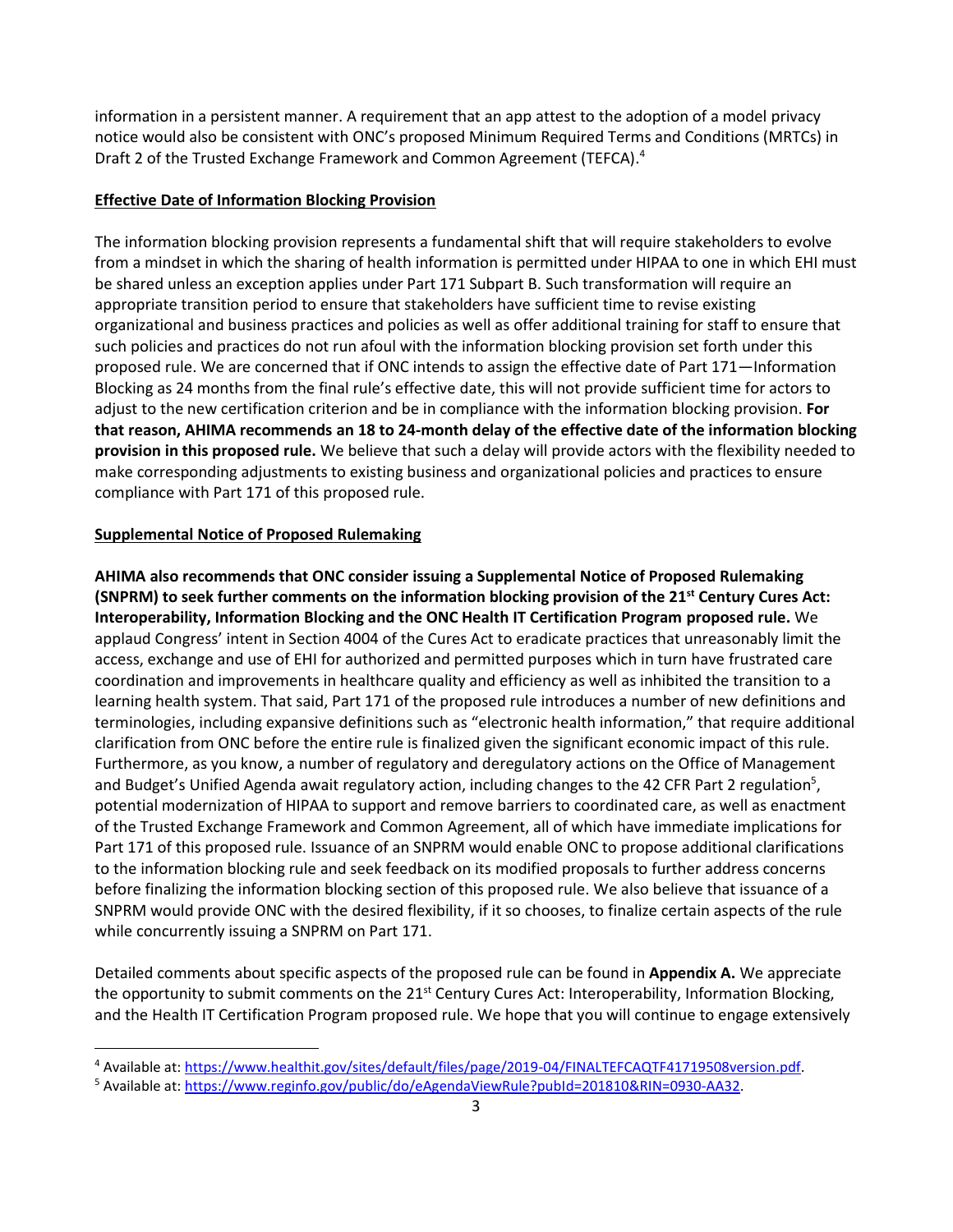with stakeholders on the proposed rule and we look forward to working with you to ensure its successful finalization and implementation. Should you or your staff have any additional questions or comments, please contact Lauren Riplinger, Senior Director, Federal Relations, a[t lauren.riplinger@ahima.org](mailto:lauren.riplinger@ahima.org) and (202) 839- 1218.

Sincerely,

Hyleai Phiggs Harris

Dr. Wylecia Wiggs Harris, PhD, CAE Chief Executive Officer AHIMA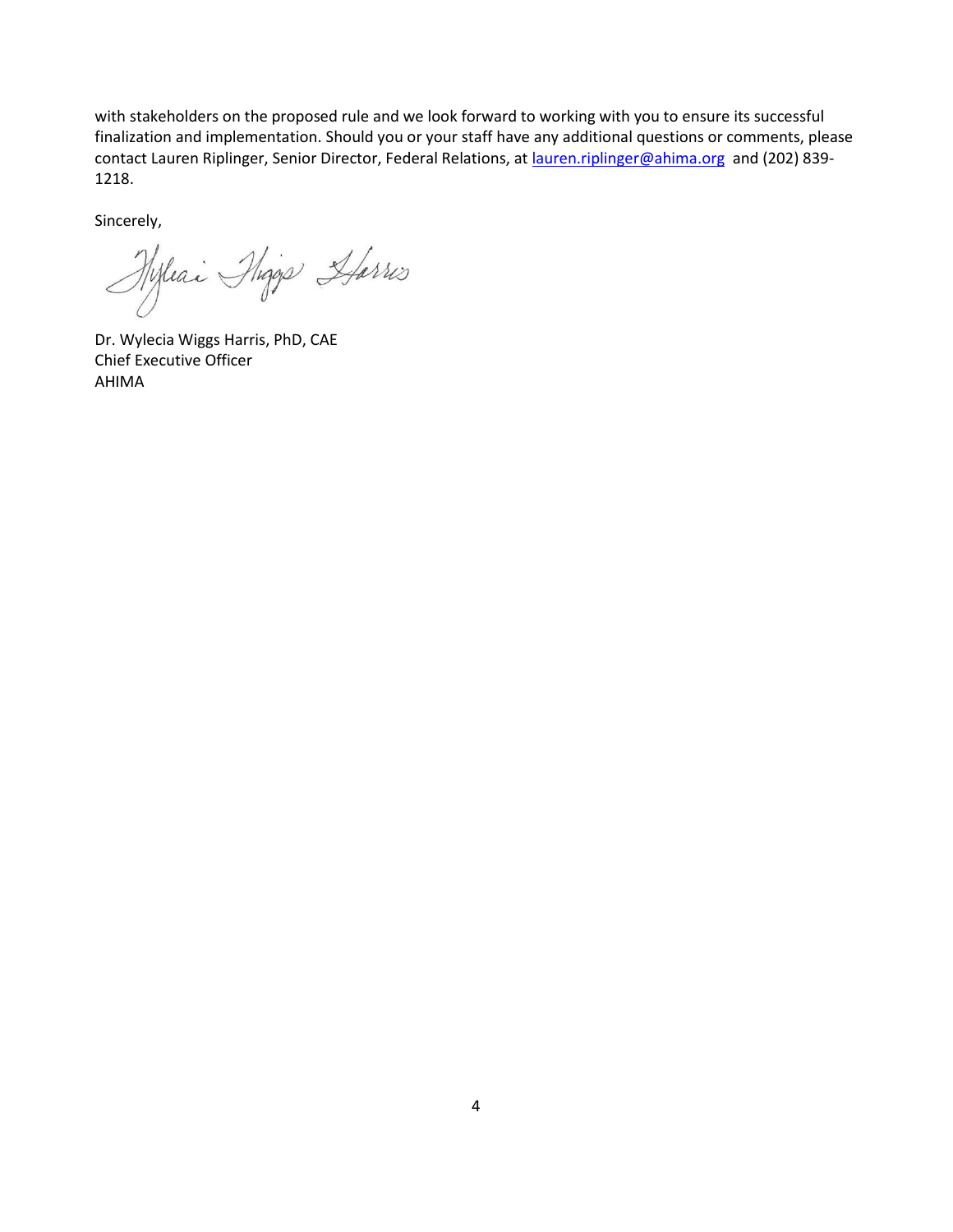# *Appendix A: ONC Proposed Rule Public Comment Template*

# *Section IV – Updates to the 2015 Edition Certification Criteria*

## **§ 170.213 United States Core Data for Interoperability (USCDI)**

We propose to adopt the USCDI at new § 170.213: "Standard. United States Core Data for Interoperability (USCDI), Version 1 (v1) (incorporated by reference in § 170.299)."

We propose to revise the following 2015 Edition certification criteria to incorporate the USCDI standard in place of the "Common Clinical Data Set" (currently defined at § 170.102 and proposed for removal in this rule):

- ''Transitions of care'' (§ 170.315(b)(1));
- ''view, download, and transmit to 3rd party'' (§ 170.315(e)(1));
- ''consolidated CDA creation performance'' (§ 170.315(g)(6));
- ''transmission to public health agencies—electronic case reporting'' (§ 170.315(f)(5)); and
- ''application access—all data request'' (§ 170.315(g)(9)).]

#### **Preamble FR Citation:** 84 FR 7441 **Specific questions in preamble?** *Yes*

**Regulatory Impact Analysis:** Please see 84 FR 7567-68 for estimates related to this proposal.

#### **Public Comment Field:**

 $\overline{a}$ 

In general, AHIMA supports the adoption of USCDI, Version 1 (v1) at §170.213. We agree with ONC that the USCDI will increase the minimum baseline of data classes that health IT developers must make available for interoperable exchange, and we believe the USCDI contains important elements in helping to treat patients more effectively. That said, we are concerned that the USCDI v1 does not correlate to content exchange standards and implementation specifications. Lack of constrained interpretation of standards under the CCDS has led to long-standing concerns among data professionals including variation in data governance policies among electronic health record (EHR) systems as well as subsequent difficulties in exchanging electronic health information. We are concerned that allowing the USCDI v1 to be "context exchange" standard agnostic will compound these difficulties as future data classes and/or elements are added.

With respect to the inclusion of new data classes and/or elements to be included in the USCDI v1, we support the inclusion of demographic data elements such as "address" and "phone number" as we believe that these are necessary data elements for interoperable exchange and patient matching. A 2015 study conducted by Intermountain Healthcare found that the collection of certain data elements including ZIP codes in coordination with the collection of regularly captured demographics such as last names resulted in higher patient matching rates.<sup>6</sup> However, additional opportunities exist to capture such demographic data elements accurately at the source. Along these lines, we recommend, at a minimum, that ONC support the standardization of demographic data elements where well-tested

<sup>6</sup> Available at: [https://www.pewtrusts.org/en/research-and-analysis/reports/2018/10/02/enhanced-patient-matching](https://www.pewtrusts.org/en/research-and-analysis/reports/2018/10/02/enhanced-patient-matching-critical-to-achieving-full-promise-of-digital-health-records)[critical-to-achieving-full-promise-of-digital-health-records.](https://www.pewtrusts.org/en/research-and-analysis/reports/2018/10/02/enhanced-patient-matching-critical-to-achieving-full-promise-of-digital-health-records)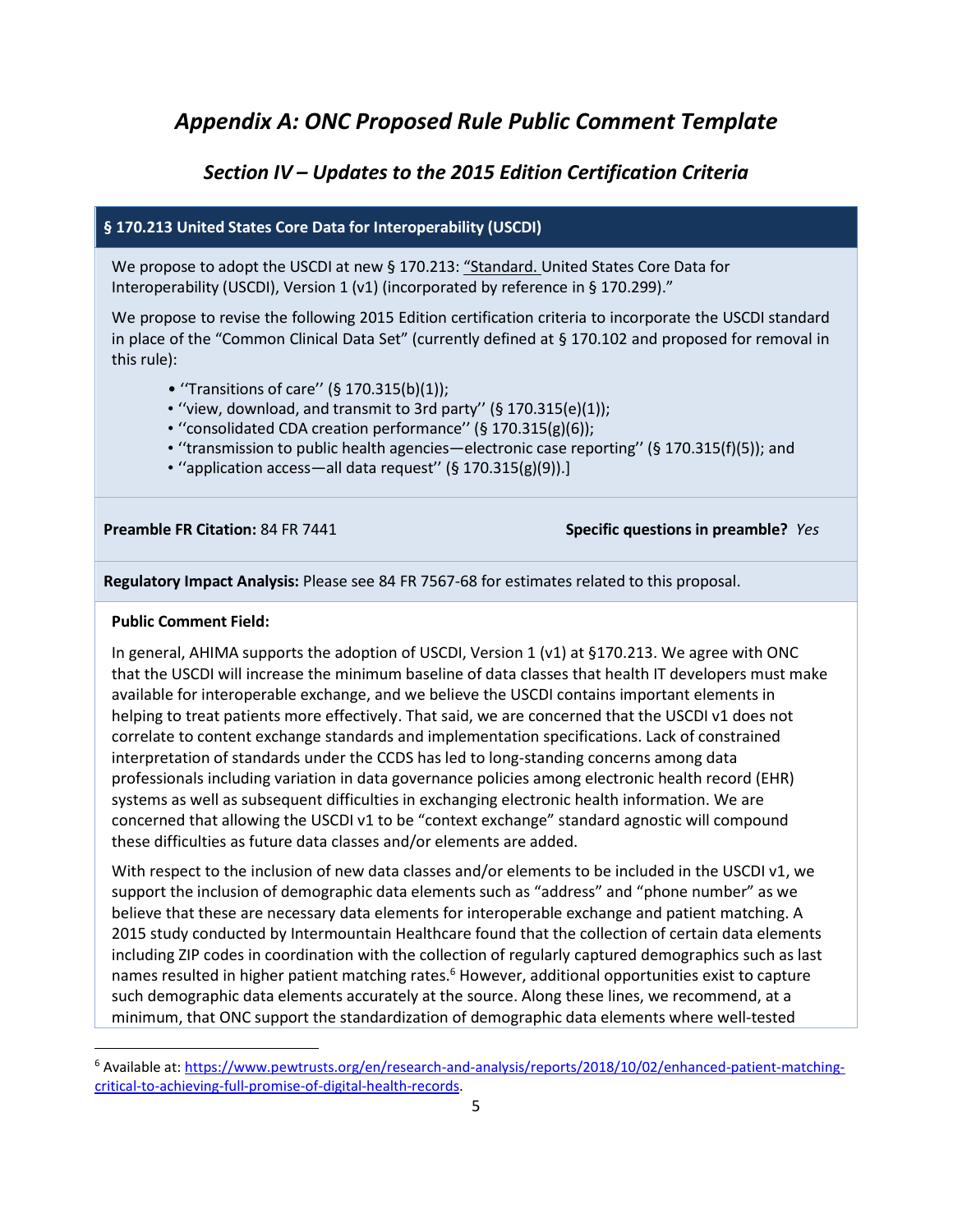semantic standards exist and could be widely implemented in EHR technology. More specifically, we recommend that ONC specify the US Postal Service standard for "address" under the USCDI. A recent study indicates that use of the US Postal Service standard could improve match rates by 2-3 percent.<sup>7</sup> Evidence suggests that further standardization of "last name" and "address" could improve the match rate further by as much as 8 percent. $8<sup>8</sup>$ 

AHIMA also recommends that ONC work with industry and experts to identify other regularly collected demographic data elements that could be incorporated into the USCDI. For example, the availability of an email address in a patient's record has increased over time from 8.94 percent in 2005 to 54.08 percent in 2014.<sup>9</sup> Email addresses could serve as another critical datapoint in accurately matching a patient to their health information.

AHIMA also recommends that self-reported gender identity be included as a required patient demographic data element in the USCDI. Accurate identification and awareness of a patient's gender status is vital to accurately identifying a patient and ensuring continuity of care.<sup>10</sup> Furthermore, lack of awareness of a patient's gender identity raises significant patient safety concerns. If a clinician is unaware of a patient's gender identity, he or she may miss an opportunity to offer specific screenings to support the patient either physically or emotionally as gender often drives template tools designed specifically for male or female patients and may drive alerts and/or suggestions for diagnostic testing in EHRs.<sup>11</sup> Such an inclusion also aligns with 2015 Edition demographics certification criterion at §170.315(a)(5).

We believe that additional opportunities exist beyond the USCDI to improve patient matching rates and accurate patient identification. Additional recommendations can be found in **Section X—Patient Matching Request for Information.**

AHIMA also supports the inclusion of new data classes such as clinical notes in the USCDI v1. Clinical notes are critical for improved care coordination yet are often missing during electronic health information exchange. We are pleased that the USCDI v1 includes eight note types for both inpatient and outpatient settings, and we hope that the USCDI may be expanded in the future to include other clinical notes that meet the clinical and communication needs of clinicians and service providers that are not hospital based or in ambulatory care practices such as long-term, post-acute care settings.

AHIMA also supports the inclusion of "provenance" as a new data class in the USCDI v1. We agree with ONC that this metadata is critical to improving the trustworthiness and reliability of the data being exchanged. That said, we support the USCDI Task Force's recommendations that "agent/entity" be used instead of "author/author organization." We believe such a change would be more consistent with existing standards. We also recommend that ONC consider adding additional provenance elements such as the identity of the individual or entity that the data was obtained from or sent by once industry consensus is achieved in defining provenance in a standardized manner. From a health information professional perspective, we believe the addition of such elements would greatly enhance

 $\overline{a}$ 

 $^7$  Grannis, Shaun J. et al., "Evaluating the effect of data standardization and validation on patient matching accuracy," *Journal of the American Medical Informatics Association* 26, no. 5 (May 2019): 447-456, [https://doi.org/10.1093/jamia/ocy191.](https://doi.org/10.1093/jamia/ocy191) 

 $^8$  Id.

<sup>9</sup> Available at: [https://www.ncbi.nlm.nih.gov/pmc/articles/PMC6241737/.](https://www.ncbi.nlm.nih.gov/pmc/articles/PMC6241737/)

<sup>&</sup>lt;sup>10</sup> Deming, Sally; Dooling, Julie A; Kadlec, Lesley; Kirby, Annessa; Munns, Megan. "Treating LGBT Status as a Patient Safety Issue" Journal of AHIMA 87, no.4 (April 2016): 36-37. [http://bok.ahima.org/doc?oid=301414#.XL4XAlVKhEa.](http://bok.ahima.org/doc?oid=301414#.XL4XAlVKhEa)  $11$  Id.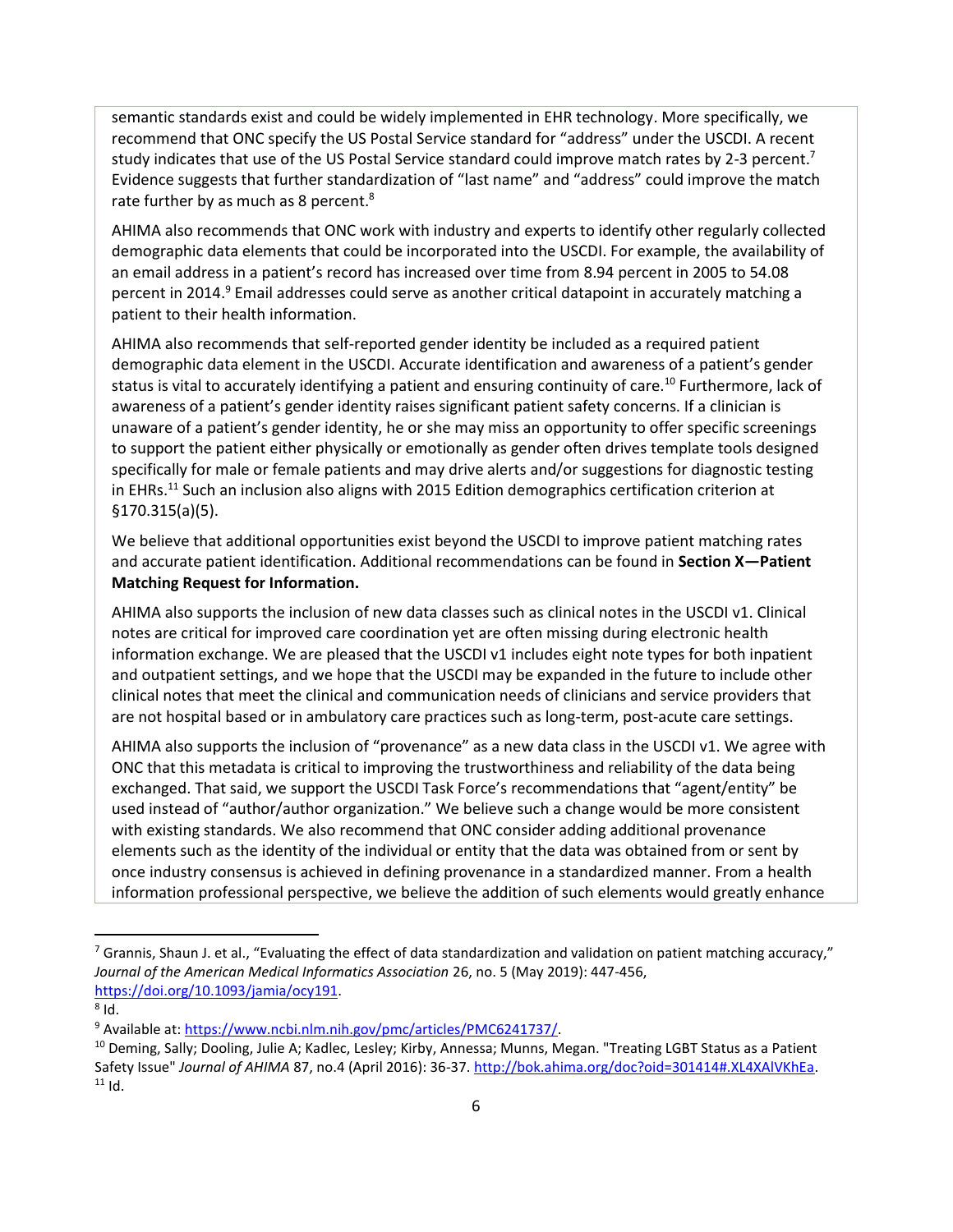the trustworthiness and reliability of the data being exchanged, particularly in instances where the "agent/entity" may not be a clinician such as scribes.

#### **§170.315(b)(10) Electronic health information export**

#### **Included in 2015 Edition Base EHR Definition?** *Yes*

Electronic health information export.

(i) Single patient electronic health information export.

(A) Enable a user to timely create an export file(s) with all of a single patient's electronic health information the health IT produces and electronically manages on that patient.

(B) A user must be able to execute this capability at any time the user chooses and without subsequent developer assistance to operate.

(C) Limit the ability of users who can create such export file(s) in at least one of these two ways:

(1) To a specific set of identified users.

(2) As a system administrative function.

(D) The export file(s) created must be electronic and in a computable format.

(E) The export file(s) format, including its structure and syntax, must be included with the exported file(s).

(ii) Database export. Create an export of all the electronic health information the health IT produces and electronically manages.

(A) The export created must be electronic and in a computable format.

(B) The export's format, including its structure and syntax must be included with the export. (iii) Documentation. The export format(s) used to support single patient electronic health information export as specified in paragraph (b)(10)(i) of this section and database export as specified in paragraph (b)(10)(ii) of this section must be made available via a publicly accessible hyperlink.

**Preamble FR Citation:** 84 FR 7446-49 **Specific questions in preamble?** *Yes*

**Regulatory Impact Analysis:** Please see 84 FR 7568-70 for estimates related to this proposal.

#### **Public Comment Field:**

AHIMA recognizes that having the functionality to efficiently export entire electronic health records (EHRs) for all patients in a computable, electronic format will help facilitate providers' ability to switch health IT systems and migrate electronic health information (EHI) for use in other technologies. Additionally, we support efforts to enable the export of a single patient's electronic health information upon a valid request from the patient or a user on the patient's behalf. AHIMA continues to champion efforts that clarify an individual's right to access their health information and enhance the ability to obtain such access while improving workflow for HIM professionals who are often tasked with fulfilling such requests.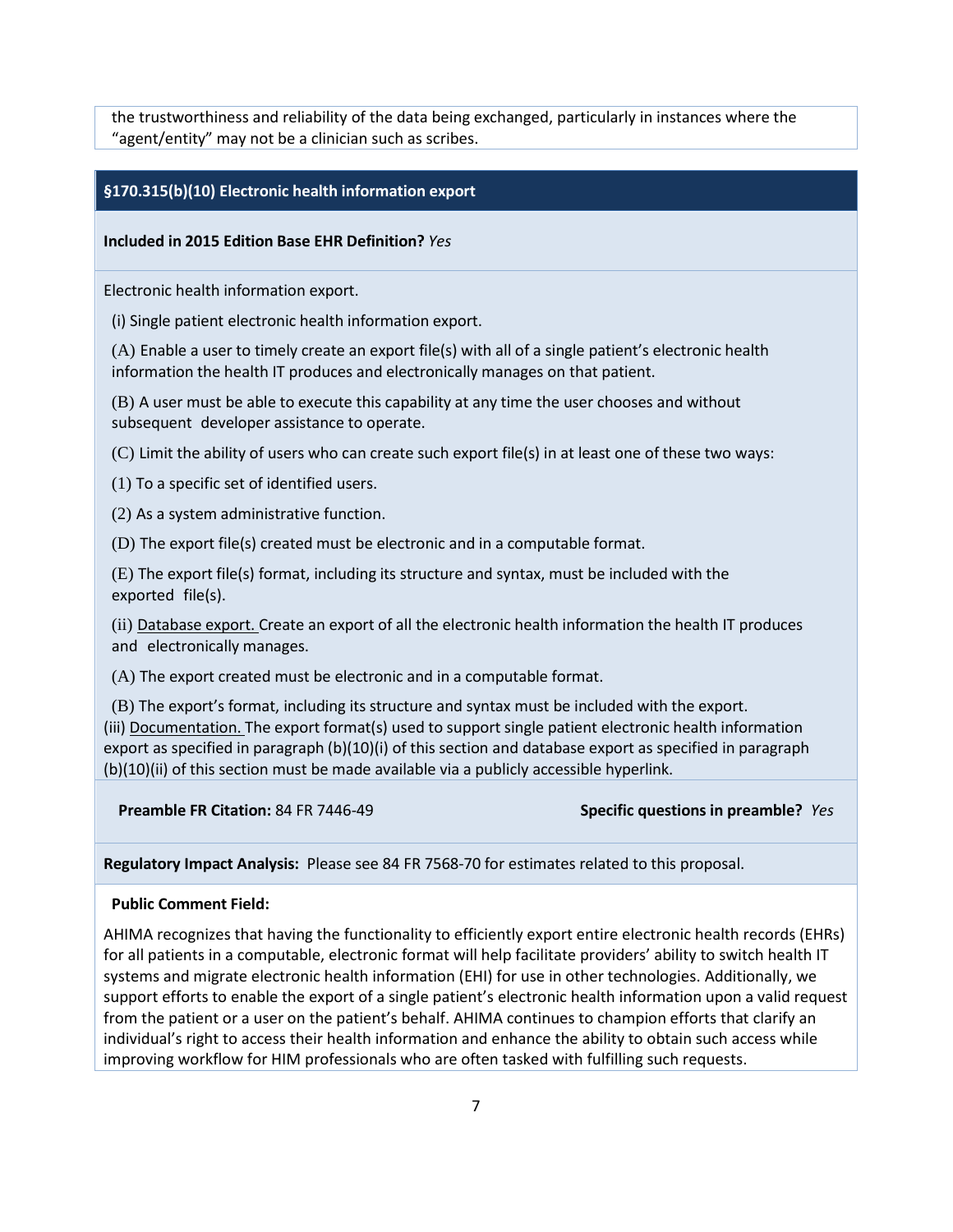That said, we would like to offer a number of recommendations around the EHI export criterion.

First, we believe that the rule's current proposal to require EHI export to apply to a health IT's "entire database" lack clarity. For example, it is unclear from the preamble whether data acquired from third parties including patient-generated health data that might be stored separately in data lakes should fall within the scope of a health IT system's entire database. We recommend that ONC provide clarity in the final rule preamble around the scope of the EHI export in the 2015 Edition certification criteria. Additionally, we agree with the HITAC's Conditions and Maintenance of Certification Task Force that health IT developers be required to provide a plain language definition of EHI typically included in the legal medical record held by their certified health IT module as part of their export documentation. Furthermore, we also recommend that health IT developers attest or publish as part of the export format documentation the types of EHI they cannot support for export. We believe that such a requirement will help clinicians in selecting a health IT system that has the functionality to meet the specific uses cases that § 170.315(b)(10) seeks to address.

We are also concerned about ONC's definition of "timely" in §170.315(b)(10)(A). We understand from the preamble that "timely" does not mean real time and that any delays in providing the export must be "no longer than reasonably necessary to avoid interference with other clinical functions of the health IT system." However, we recommend that ONC make clear in the preamble that in the patient access context, health IT developers should not delay in providing the export to the user beyond the outer limits allowed under HIPAA for an individual right of access request. Such clarification will help ensure that if a user relies on the EHI export functionality to fulfill a patient access request under HIPAA, the user will not be in non-compliance with HIPAA due to delays on the part of the health IT developer.

Finally, AHIMA believes that with respect to both use cases under §170.315(b)(10), requiring health IT systems to adopt criterion that includes capabilities that allow providers to set arbitrary timeframes for EHI export would be contrary to the individual right of access under HIPAA and the intent of section 4006 of the 21<sup>st</sup> Century Cures Act that patients have "access to their electronic health information in a single longitudinal format."<sup>1213</sup> We are also concerned that such functionality could implicate the information blocking provision and be deemed as a practice that interferes with the access, exchange and use of EHI by limiting the utility or value of the EHI by diminishing the completeness and/or quality of the data.

 $\overline{a}$ 

<sup>12</sup> P.L. 114-255.

<sup>&</sup>lt;sup>13</sup> Available at: https://www.hhs.gov/hipaa/for-professionals/privacy/guidance/access/index.html.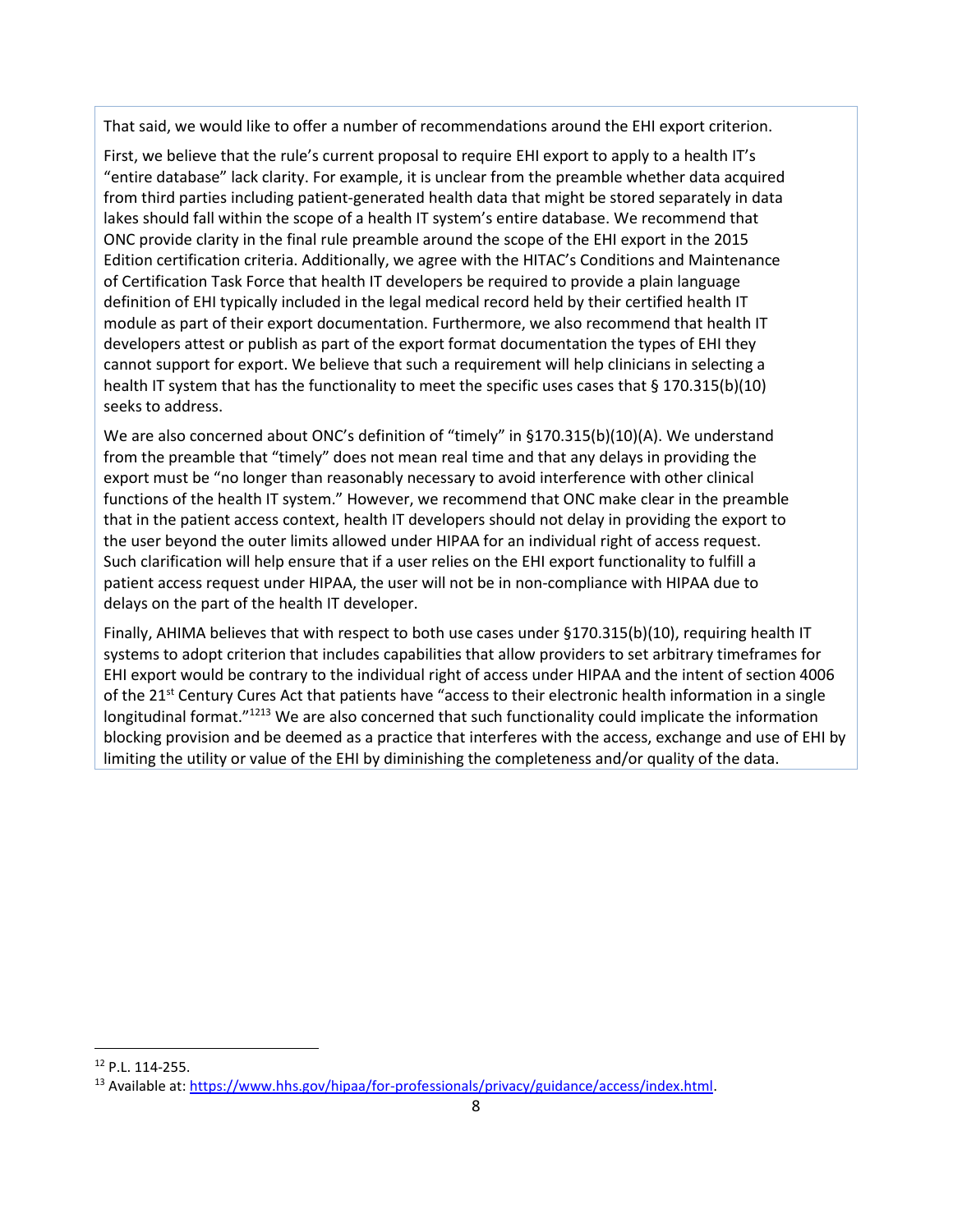# *Section VIII – Information Blocking*

# **VIII.D Proposed Exceptions to the Information Blocking Provision**

## **§ 171.201 Exception – Preventing harm**

To qualify for this exception, each practice by an actor must meet the following conditions at all relevant times.

(a) The actor must have a reasonable belief that the practice will directly and substantially reduce the likelihood of harm to a patient or another person arising from—

(1) Corrupt or inaccurate data being recorded or incorporated in a patient's electronic health record;

(2) Misidentification of a patient or patient's electronic health information; or

(3) Disclosure of a patient's electronic health information in circumstances where a licensed health care professional has determined, in the exercise of professional judgment, that the disclosure is reasonably likely to endanger the life or physical safety of the patient or another person, provided that, if required by applicable federal or state law, the patient has been afforded any right of review of that determination.

- (b) If the practice implements an organizational policy, the policy must be—
- (1) In writing;
- (2) Based on relevant clinical, technical, and other appropriate expertise;
- (3) Implemented in a consistent and non-discriminatory manner; and
- (4) No broader than necessary to mitigate the risk of harm.
- ( c ) If the practice does not implement an organizational policy, an actor must make a finding in each case, based on the particularized facts and circumstances, and based on, as applicable, relevant clinical, technical, and other appropriate expertise, that the practice is necessary and no broader than necessary to mitigate the risk of harm.

**Preamble FR Citation:** 84 FR 7523-26 **Specific questions in preamble?** *Yes*

#### **Regulatory Impact Analysis:** Not applicable

#### **Public Comment Field:**

AHIMA supports the inclusion of the preventing harm exception under §171.201. Such an exception is critical in helping to ensure the quality and integrity of the data being accessed, exchanged and used. HIM professionals often encounter instances where due to a failure of health IT technology, integration of electronic health information may lead to a risk of corrupt or inaccurate data being incorporated into a patient's EHR and/or misidentification of a patient or a patient's EHI. A recent example involved the consolidation of two hospitals in which a 10-character limitation in the "First Name" and "Last Name" fields within an electronic health record (EHR) at one of the facilities led to an inability to utilize patient matching algorithms because the other institution had a 14-character limitation in its "First Name" and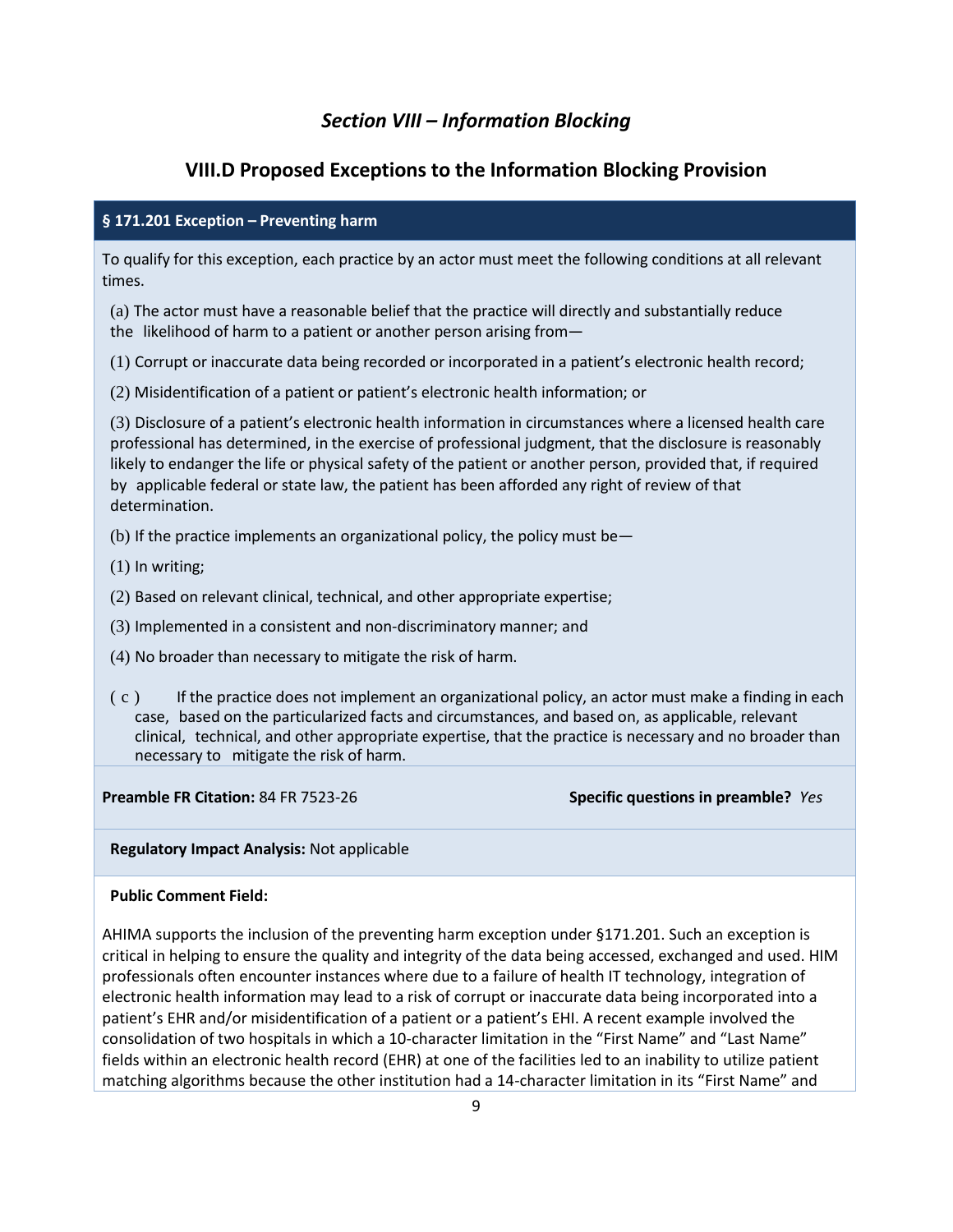"Last Name" fields within its separate EHR. Had the HIM department not identified the technology limitation and instituted a manual review of 11,000 names that were greater than 10 characters, such integration could have led to inaccuracies in the patient's record and in turn may have jeopardized patient safety.

## **§ 171.202 Exception – Promoting the privacy of electronic health information**

To qualify for this exception, each practice by an actor must satisfy at least one of the sub-exceptions in paragraphs (b) through (e) of this section at all relevant times.

(a) Meaning of "individual" in this section. The term "individual" as used in this section means one or more of the following—

(1) An individual as defined by 45 CFR 160.103.

(2) Any other natural person who is the subject of the electronic health information being accessed, exchanged, or used.

(3) A person who legally acts on behalf of a person described in paragraph (a)(1) or (2) of this section, including as a personal representative, in accordance with 45 CFR 164.502(g).

(4) A person who is a legal representative of and can make health care decisions on behalf of any person described in paragraph (a)(1) or (2) of this section.

(5) An executor, administrator or other person having authority to act on behalf of a deceased person described in paragraph (a)(1) or (2) of this section or the individual's estate under State or other law.

(b) Precondition not satisfied. If the actor is required by a state or federal privacy law to satisfy a condition prior to providing access, exchange, or use of electronic health information, the actor may choose not to provide access, exchange, or use of such electronic health information if the precondition has not been satisfied, provided that—

(1) The actor's practice—

(i) Conforms to the actor's organizational policies and procedures that:

(A) Are in writing;

(B) Specify the criteria to be used by the actor and, as applicable, the steps that the actor will take, in order that the precondition can be satisfied; and

(C) Have been implemented, including by taking reasonable steps to ensure that its workforce members and its agents understand and consistently apply the policies and procedures; or

(ii) Has been documented by the actor, on a case-by-case basis, identifying the criteria used by the actor to determine when the precondition would be satisfied, any criteria that were not met, and the reason why the criteria were not met; and

(2) If the precondition relies on the provision of consent or authorization from an individual, the actor:

(i) Did all things reasonably necessary within its control to provide the individual with a meaningful opportunity to provide the consent or authorization; and

(ii) Did not improperly encourage or induce the individual to not provide the consent or authorization.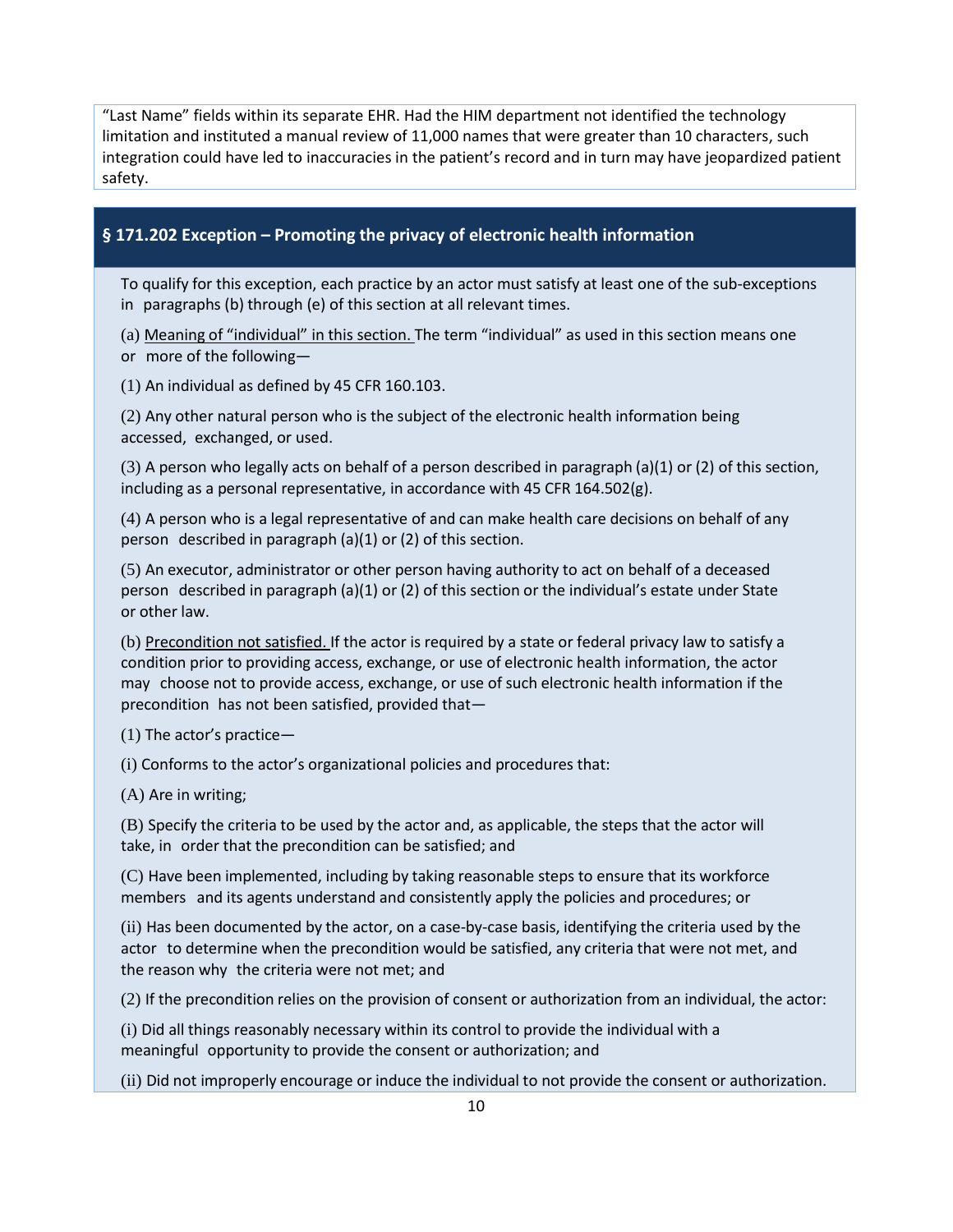(3) The actor's practice is—

(i) Tailored to the specific privacy risk or interest being addressed; and

(ii) Implemented in a consistent and non-discriminatory manner.

c) Health IT developer of certified health IT not covered by HIPAA. If the actor is a health IT developer of certified health IT that is not required to comply with the HIPAA Privacy Rule when engaging in a practice that promotes the privacy interests of an individual, the actor may choose not to provide access, exchange, or use of electronic health information provided that the actor's practice—

(1) Complies with applicable state or federal privacy laws;

(2) Implements a process that is described in the actor's organizational privacy policy;

(3) Had previously been meaningfully disclosed to the persons and entities that use the actor's product or service;

(4) Is tailored to the specific privacy risk or interest being addressed; and

(5) Is implemented in a consistent and non-discriminatory manner.

(d) Denial of an individual's request for their electronic protected health information in the circumstances provided in 45 CFR 164.524(a)(1), (2), and (3). If an individual requests their electronic protected health information under 45 CFR 164.502(a)(1)(i) or 45 CFR 164.524, the actor may deny the request in the circumstances provided in 45 CFR 164.524(a)(1), (2), or (3).

(e) Respecting an individual's request not to share information. In circumstances where not required or prohibited by law, an actor may choose not to provide access, exchange, or use of an individual's electronic health information if—

(1) The individual requests that the actor not provide such access, exchange, or use;

(2) Such request is initiated by the individual without any improper encouragement or inducement by the actor;

(3) The actor or its agent documents the request within a reasonable time period; and The actor's practice is implemented in a consistent and non-discriminatory manner.

**Preamble FR Citation:** 84 FR 7526-35 **Specific questions in preamble?** *Yes*

**Regulatory Impact Analysis:** Not applicable

## **Public Comment Field:**

AHIMA supports the inclusion of an exception at §171.202 to promote the privacy of EHI. In particular, we support ONC's inclusion of the sub exception at §171.202(d) and its alignment with the requirements under HIPAA as well as ONC's recognition of an individual's express privacy preferences under §171.202(e). However, we recommend that ONC provide guidance regarding what could be considered a "reasonable time period" under §171.202(e)(3) to provide additional clarity to health information professionals that will be tasked with documenting the individual's privacy preferences in accordance with the rule.

Additionally, AHIMA offers the following recommendations to improve §171.202 as currently proposed.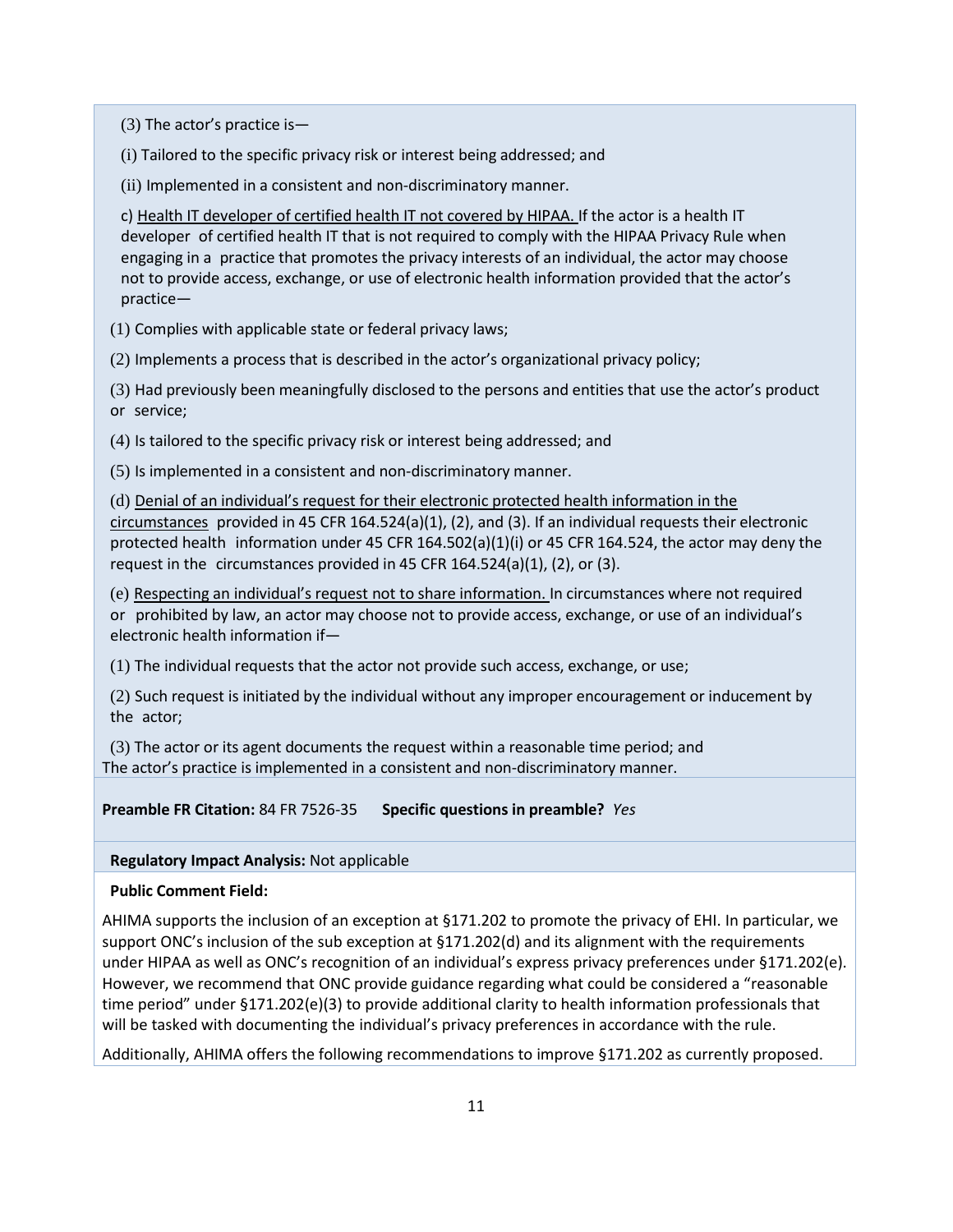First, we recommend that the preamble make clear that privacy practices required by law and that subsequently do not implicate the information blocking provision include state laws. While the preamble offers examples of circumstances under HIPAA where an actor is required by law not to exchange an individual's PHI, we believe that it would be helpful to provide additional examples where state law may explicitly prohibit the sharing of health information but will not implicate the information blocking provision.

Second, it is unclear from the proposed rule where, under §171.202(b) in instances where federal and/or state laws require a precondition to be satisfied and the precondition has not been met whether the actor is obligated to provide access, exchange and use of EHI unrelated to the precondition to avoid implicating the information blocking provision. For example, a patient's EHI contains substance use disorder health information covered by 42 CFR Part 2 and an actor does not have a patient's consent to disclose or redisclose the patient-identifying information related to the individual's substance use disorder. Is the actor still obligated to provide access, exchange, and use of EHI unrelated to the individual's substance use disorder to avoid implicating the information blocking provision, or will the actor not be required to provide access, exchange and use to *all* of a patient's EHI, provided it meets the requirements under the sub exception? The 42 CFR Part 2 regulation continues to present operational challenges for HIM professionals working in designated Part 2 programs. While many HIM professionals working in such programs are often forced to work with paper records, in instances where a Part 2 program may have an EHR, data segmentation functionality is often not available. We are concerned that requiring actors to still send EHI not covered by a precondition to avoid implicating the information blocking provision would create an immense burden for health information professionals tasked with having to separate out Part 2 or other sensitive health information from other EHI. We therefore ask ONC to clarify that an actor would not be obligated to share all EHI if an actor meets the sub exception requirements under §171.202(b).

Third, the preamble lacks sufficient clarify as to how the minimum necessary standard under HIPAA intersects with this exception. In particular, it is unclear the extent to which the sub exceptions under §171.202 account for the obligation for covered entities and/or business associates to meet the minimum necessary standard under HIPAA. For instance, under sub exception §171.202(b), the examples provided in the preamble demonstrate how not satisfying a precondition, subject to certain conditions will not be considered information blocking under the proposed rule. We understand that the preamble states clearly that under sub exception §171.202(b) "where the satisfaction of a precondition relies solely on an actor, such as the minimum necessary determination made under HIPAA . . . the actor's policies and procedures would need to particularize the steps that the actor will take in order to ensure that it satisfies the precondition."<sup>14</sup> However, it is unclear from the preamble if an actor was seeking to meet the minimum necessary standard, what the precondition is that has not been satisfied as to allow the actor to take advantage of the exception. We recommend that ONC create an additional sub-exception under §171.202 for actors that are covered entities and business associates who are required to meet the minimum necessary standard under HIPAA. Under such a sub-exception, the actor would not implicate the information blocking provision in complying with minimum necessary only when the EHI is ePHI and provided the actor's practice meets the conditions under  $\S 171.202(b)(1)$  and (b)(3).

## **§171.203 Exception – Promoting the security of electronic health information**

To qualify for this exception, each practice by an actor must meet the following conditions at all relevant

 $\overline{a}$ 

<sup>&</sup>lt;sup>14</sup> Available at: [https://www.govinfo.gov/content/pkg/FR-2019-03-04/pdf/2019-02224.pdf.](https://www.govinfo.gov/content/pkg/FR-2019-03-04/pdf/2019-02224.pdf)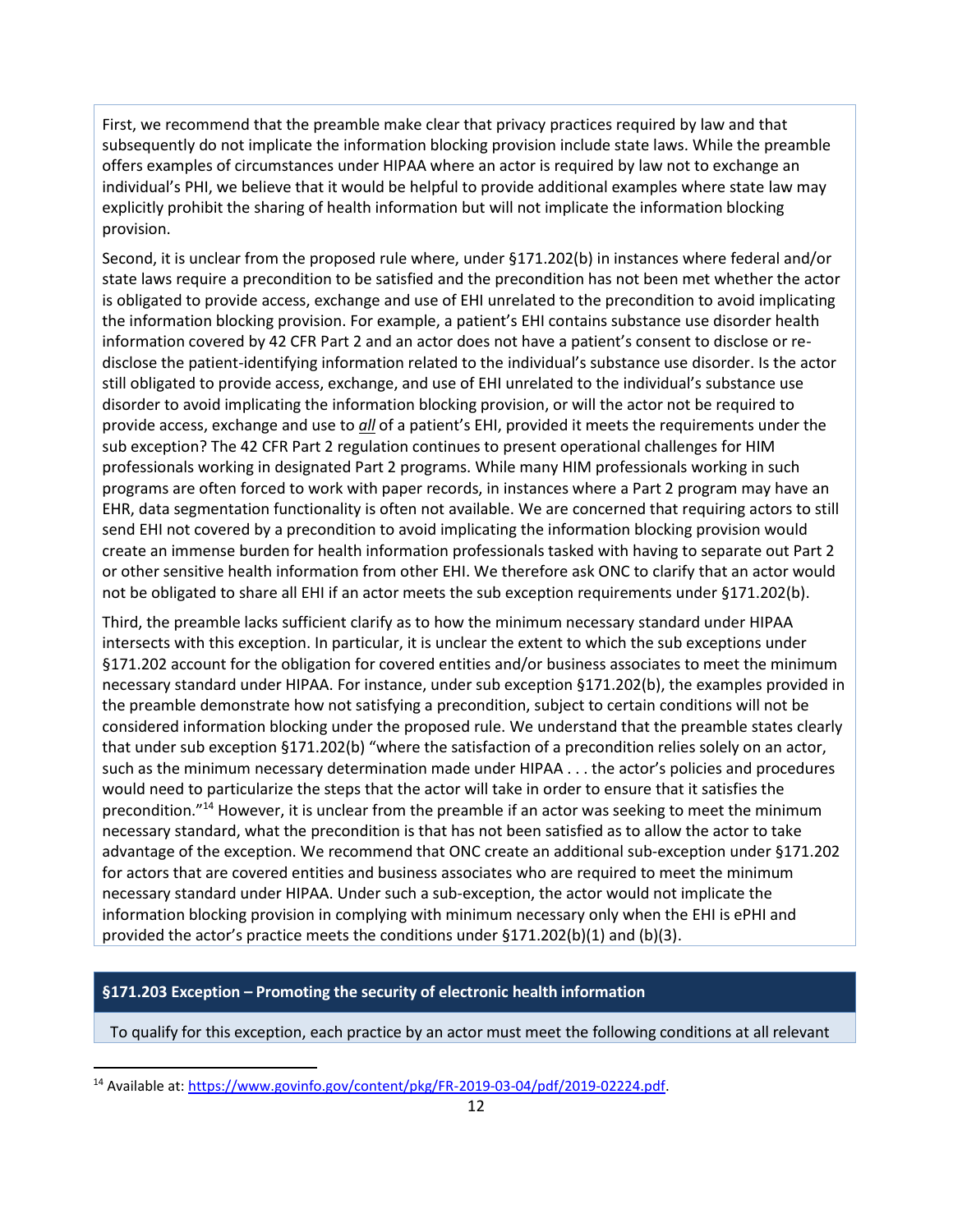times.

(a) The practice must be directly related to safeguarding the confidentiality, integrity, and availability of electronic health information.

(b) The practice must be tailored to the specific security risk being addressed.

(c) The practice must be implemented in a consistent and non-discriminatory manner.

(d) If the practice implements an organizational security policy, the policy must—

(1) Be in writing;

(2) Have been prepared on the basis of, and directly respond to, security risks identified and assessed by or on behalf of the actor;

(3) Align with one or more applicable consensus-based standards or best practice guidance; and

(4) Provide objective timeframes and other parameters for identifying, responding to, and addressing security incidents.

(e) If the practice does not implement an organizational security policy, the actor must have made a determination in each case, based on the particularized facts and circumstances, that:

(1) The practice is necessary to mitigate the security risk to the electronic health information; and

There are no reasonable and appropriate alternatives to the practice that address the security risk that are less likely to interfere with, prevent, or materially discourage access, exchange or use of electronic health information.

**Preamble FR Citation:** 84 FR 7535-38 **Specific questions in preamble?** *Yes*

**Regulatory Impact Analysis:** Not applicable

#### **Public Comment Field:**

AHIMA supports ONC's intent under this exception to not dictate a specific security approach given the rapidly changing security landscape. Along these lines, we recommend that ONC clarify that an actor may use and adopt security policies and/or practices that exceed those required by law based on their assessment of the threat environment and provided the practice meets the conditions required under §171.203.

#### **§ 171.205 Exception– Responding to requests that are infeasible**

To qualify for this exception, each practice by an actor must meet the following conditions at all relevant times.

(a) Request is infeasible.

 $(1)$  The actor must demonstrate, in accordance with paragraph  $(a)(2)$  of this section, that complying with the request in the manner requested would impose a substantial burden on the actor that is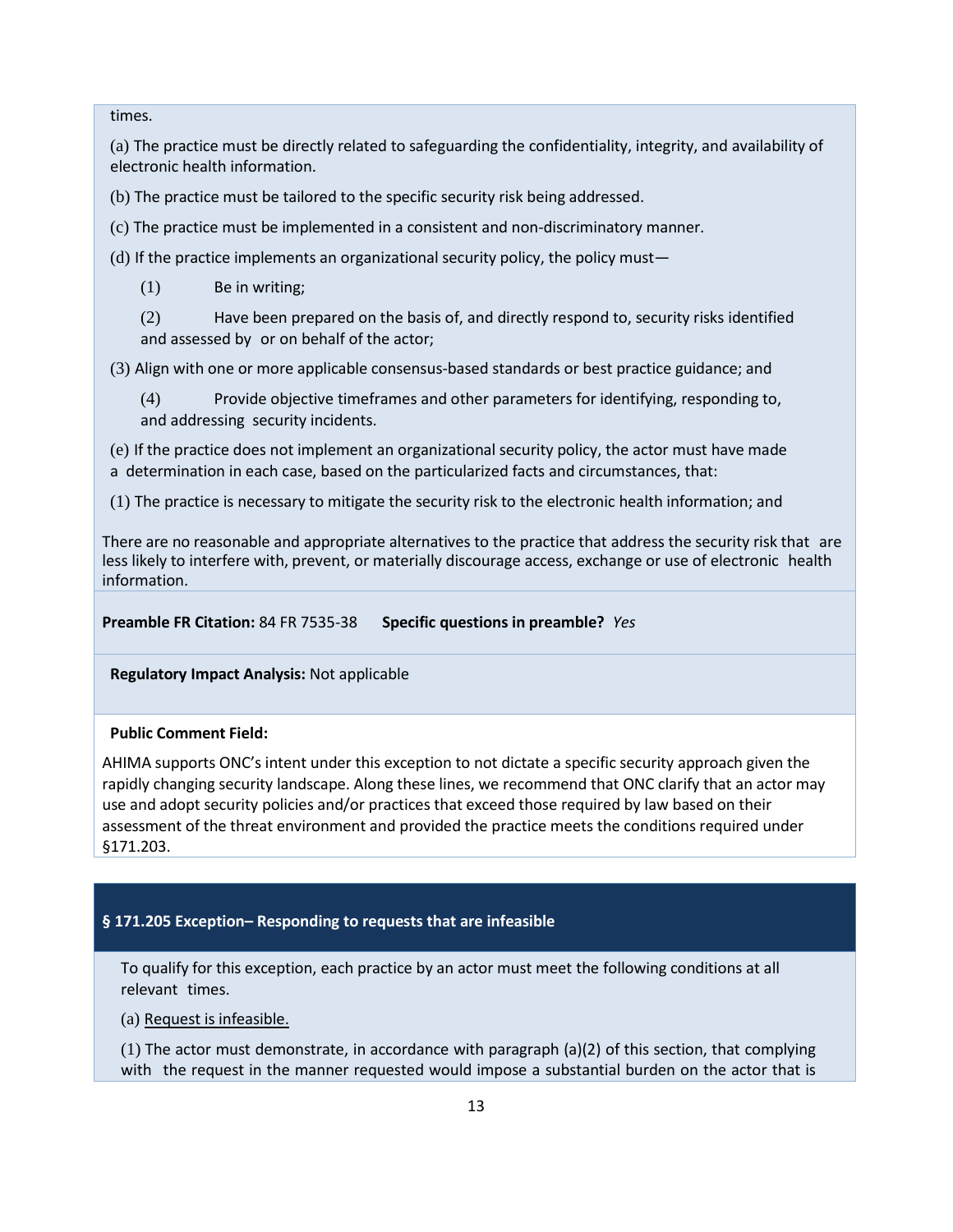unreasonable under the circumstances, taking into consideration—

(i) The type of electronic health information and the purposes for which it may be needed;

(ii) The cost to the actor of complying with the request in the manner requested;

(iii) The financial, technical, and other resources available to the actor;

(iv) Whether the actor provides comparable access, exchange, or use to itself or to its customers, suppliers, partners, and other persons with whom it has a business relationship;

(v) Whether the actor owns or has control over a predominant technology, platform, health information exchange, or health information network through which electronic health information is accessed or exchanged;

(vi) Whether the actor maintains electronic protected health information on behalf of a covered entity, as defined in 45 CFR 160.103, or maintains electronic health information on behalf of the requestor or another person whose access, exchange, or use of electronic health information will be enabled or facilitated by the actor's compliance with the request;

(vii) Whether the requestor and other relevant persons can reasonably access, exchange, or use the electronic health information from other sources or through other means; and

(viii) The additional cost and burden to the requestor and other relevant persons of relying on alternative means of access, exchange, or use.

(2) The following circumstances do not constitute a burden to the actor for purposes of this exception and shall not be considered in determining whether the actor has demonstrated that complying with a request would have been infeasible.

(i) Providing the requested access, exchange, or use in the manner requested would have facilitated competition with the actor.

(ii) Providing the requested access, exchange, or use in the manner requested would have prevented the actor from charging a fee.

(b) Responding to requests. The actor must timely respond to all requestsrelating to access, exchange, or use of electronic health information, including but not limited to requests to establish connections and to provide interoperability elements.

(c) Written explanation. The actor must provide the requestor with a detailed written explanation of the reasons why the actor cannot accommodate the request.

**(d)** Provision of a reasonable alternative. The actor must work with the requestor in a timely manner to identify and provide a reasonable alternative means of accessing, exchanging, or using the electronic health information.

**Preamble FR Citation:** 84 FR 7542-44 **Specific questions in preamble?** *Yes*

**Regulatory Impact Analysis:** Not applicable

#### **Public Comment Field:**

In general, AHIMA is concerned about the ambiguous nature of the infeasibility exception. We agree with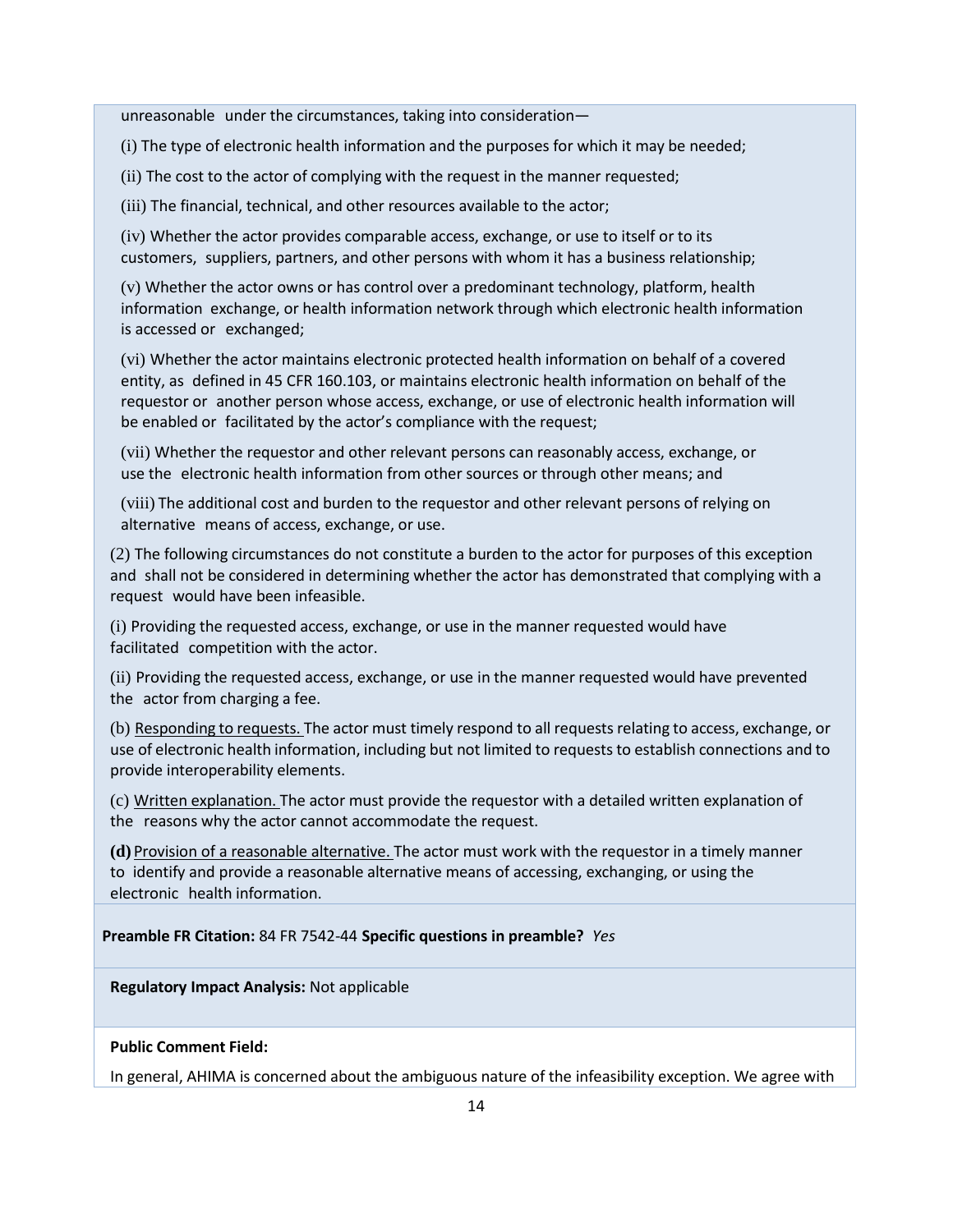ONC that there are legitimate circumstances beyond an actor's control that may limit its ability to comply with requests for access, exchange and use and therefore an actor should be able to decline such a request without implicating the information blocking provision. However, we are concerned that the exception contains a number of undefined terms including "burden," "timely," and "reasonable alternative" which could create uncertainty for actors in whether they meet the requirements under the exception until after the fact. In turn, such uncertainty could dissuade actors from taking advantage of this critical exception.

Additionally, AHIMA is concerned that this exception does not fully consider potential conflicts between valid contracts such as Business Associate Agreements and subsequent requests for data access, exchange, and use that are inconsistent with these contracts. We recognize that in determining the "unreasonableness" for an actor in assuming the burden of providing access, exchange and use, ONC proposes to rely on several key factors including whether the actor maintains ePHI on behalf of a covered entity at §171.205(a)(1)(vi). However, it is unclear from the proposed rule and the preamble the extent to which existing contractual obligations meet the infeasibility exception.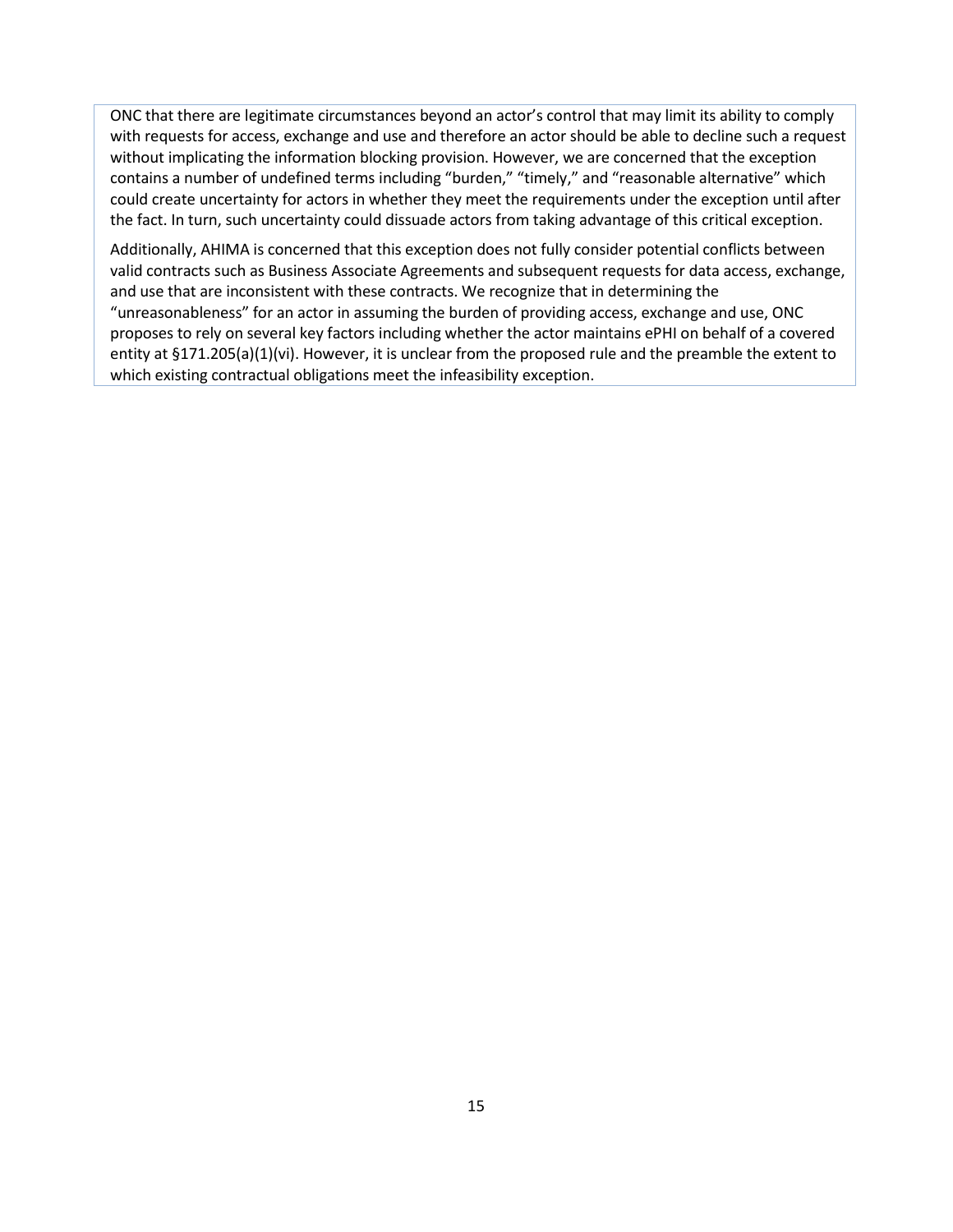# *Section X – Patient Matching Request for Information*

## **Opportunities to Improve Patient Matching**

We seek comment on additional opportunities that may exist in the patient matching space and ways that ONC can lead and contribute to coordination efforts with respect to patient matching. ONC is particularly interested in ways that patient matching can facilitate improved patient safety, better care coordination, and advanced interoperability.

**Preamble FR Citation:** 84 FR 7554-55 **Specific questions in preamble?** Yes

**Regulatory Impact Analysis:** Not applicable

#### **Public Comment Field:**

 $\overline{\phantom{a}}$ 

AHIMA supports ONC's intent to identify additional opportunities in the patient matching space and explore ways that ONC can lead and contribute to coordination efforts with respect to patient matching. Today, there is no consistent approach to accurately matching a patient to their health information which has led to significant costs to hospitals, health systems, physician practices, longterm, post-acute care (LTPAC) facilities, and other providers. According to a 2016 study of healthcare executives, misidentification costs the average healthcare facility \$17.4 million per year in denied claims and lost revenue.<sup>15</sup> Lack of a consistent and accurate approach to patient matching has also hindered the advancement of health information exchange across the care continuum. A 2017 study by the American Hospital Association indicates that 45 percent of large hospitals reported that difficulties in accurately identifying patients across health information technology (health IT) systems limits health information exchange.<sup>16</sup> More importantly, there are patient safety implications when data is matched to the wrong patient and when essential data is lacking from a patient's record due to identity issues. Patient matching errors can often begin at registration and can generate a cascade of errors including wrong-site surgery, delayed or lost diagnoses, duplicative testing, and wrong patient orders. According to the *2016 National Patient Misidentification Report,* 86 percent of respondents said they have witnessed or know of a medical error that was the result of patient misidentification.<sup>17</sup>

We offer the following comments in response to the questions posed by ONC in this Request for Information (RFI).

## **Effect of Data Collection Standards on the Quality of Health Data and Patient Matching**

<sup>15</sup> 2019 National Patient Misidentification Report, Available at:

[https://pages.imprivata.com/rs/imprivata/images/Ponemon-Report\\_121416.pdf.](https://pages.imprivata.com/rs/imprivata/images/Ponemon-Report_121416.pdf)

<sup>16</sup> AHA, Trendwatch: Sharing Health Information, Available at: [https://www.aha.org/system/files/2018-03/sharing](https://www.aha.org/system/files/2018-03/sharing-health-information.pdf)[health-information.pdf.](https://www.aha.org/system/files/2018-03/sharing-health-information.pdf)

<sup>17</sup> 2019 National Patient Misidentification Report, Available at: [https://pages.imprivata.com/rs/imprivata/images/Ponemon-Report\\_121416.pdf.](https://pages.imprivata.com/rs/imprivata/images/Ponemon-Report_121416.pdf)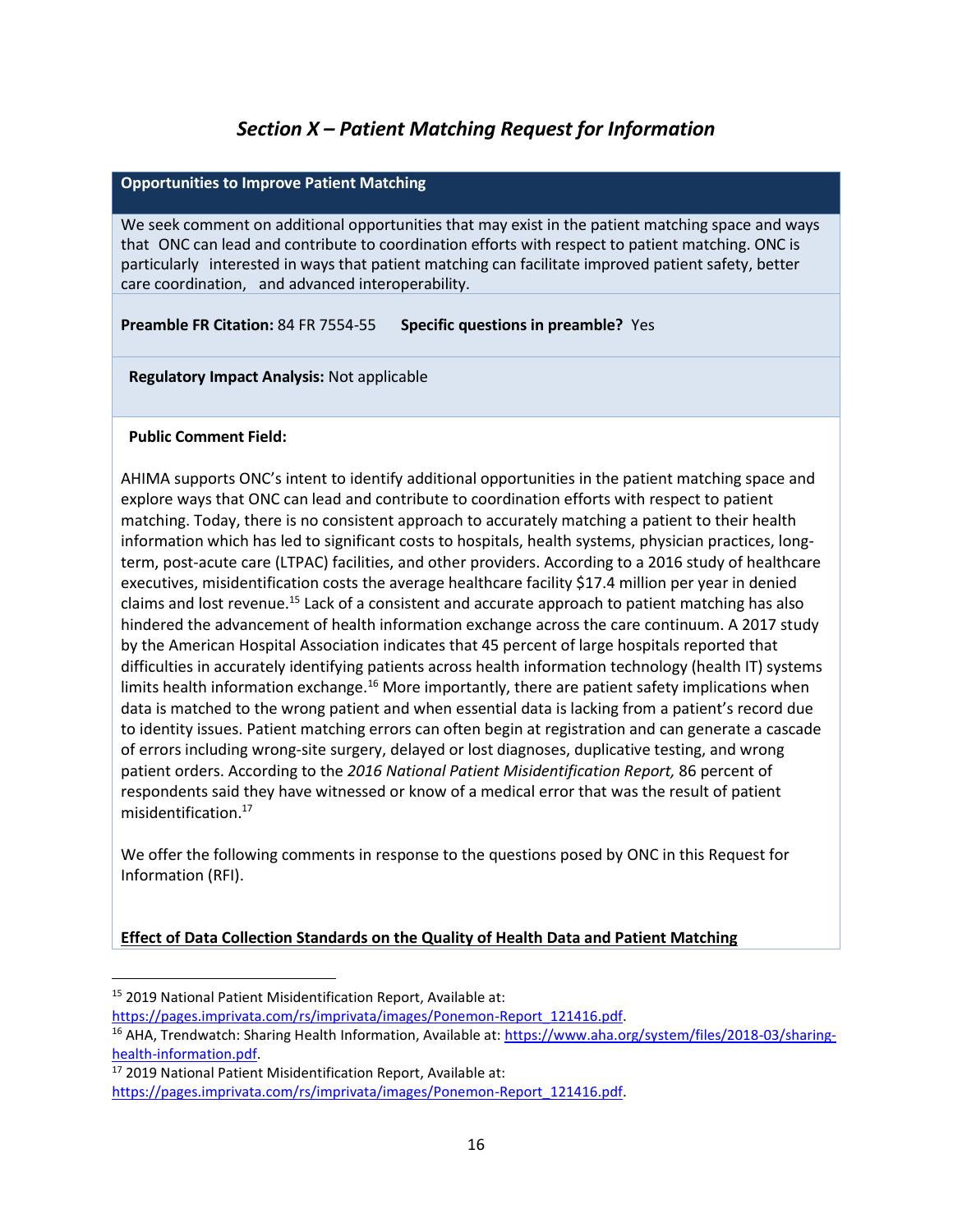We agree with ONC that even the most advanced technologies cannot eliminate the risk of human error that often leads to data quality issues. In general, AHIMA supports data governance and data quality improvement policies and procedures that are fundamental to improving overall patient matching rates and data integrity. As mentioned in our comments in Section IV concerning the USCDI, we recommend that ONC support the adoption of well-tested demographic data standards to improve patient matching including requiring the use of the US Postal Service standard for "address" under the USCDI. Additionally, there are a number of standardized primary and secondary data attributes that could help facilitate accurate patient matching including NCVHS' "Core Health Data Elements," Accredited Standards Committee X12 (ASCX12)'s Basic Character Set, and CAQH standards. We refer ONC to an [AHIMA publication](https://perspectives.ahima.org/wp-content/uploads/2014/12/PatientMatchingAppendixA.pdf) which outlines these attributes in greater detail.<sup>18</sup> AHIMA also recommends that ONC work with industry to identify other well-tested data collection standards that could be adopted under the USCDI.

## **Solutions that May Increase the Likelihood of Accurate Data Capture**

Data governance and data quality improvement policies are essential to improving overall patient matching rates and core to data integrity in general. As part of the Medicare and Medicaid Program; Patient Protection and Affordable Care Act; Interoperability and Patient Access for Medicare Advantage Organization and Medicaid Managed Care Plans, State Medicaid Agencies, CHIP Agencies and CHIP Managed Care Entities, Issuers of Qualified Health Plans in Federally-facilitated Exchanges and Health Care Providers proposed rule, we have recommended that CMS require, at a minimum, Medicare FFS, MA Plans, Medicaid FFS, Medicaid managed care plans, CHIP FFS, CHIP managed care entities and QHP issuers in FFEs to annually evaluate their patient demographic data management practices using the Office of the National Coordinator (ONC)'s Patient Demographic and Data Quality (PDDQ) Framework. Plans could also be required to submit to CMS its scores in the five PDDQ process areas—data governance, data quality, data operations, platform and standards, and supporting processes—to demonstrate its overall data management practices. As ONC proposes under TEFCA Draft 2 to require Qualified Health Information Networks (QHINs) to annually evaluate their patient demographic data management practices using the PDDQ Framework, ONC, operating through the Recognized Coordinating Entity (RCE), could also require QHINs to submit (in a non-punitive manner) their scores in the five PDDQ process areas to evaluate data management practices. Such a requirement could help establish a benchmark by which to measure the extent of the problem and whether data quality improvements have been made on a year-to-year basis. Alternatively, ONC could make public these scores much like CMS' Physician Compare for which Participants, Participant Members and/or Individual Users may use to evaluate its participation in a QHIN.

## **Requirements for EHRs to Assure Accurateness and Completeness of Data Collected for Patient Matching**

As noted in our comments under the Preventing Harm exception at §171.201, lack of standardization in data fields can often lead to potential patient matching errors and require manual review of records to prevent such instances from occurring. Standardized data fields that do not limit the number of characters or that do not allow users to bypass certain required demographic data elements (including those elements collected at the time of registration) could increase the likelihood of accurate data capture.

l

<sup>&</sup>lt;sup>18</sup> Katherine G. Lusk, MHSM, RHIA; Neysa Noreen, RHIA; Godwin Okafor, RHIA, FAC-P/PM, FAC-COR; Kimberly Peterson, MHIM, RHIA, CHTS-TS; and Erik Pupo, MBA, CPHIMS, FHIMSS, "Patient Matching In Health Information Exchanges," *Perspectives in Health Information Management,* Available at: [https://perspectives.ahima.org/patient](https://perspectives.ahima.org/patient-matching-in-health-information-exchanges/)[matching-in-health-information-exchanges/.](https://perspectives.ahima.org/patient-matching-in-health-information-exchanges/)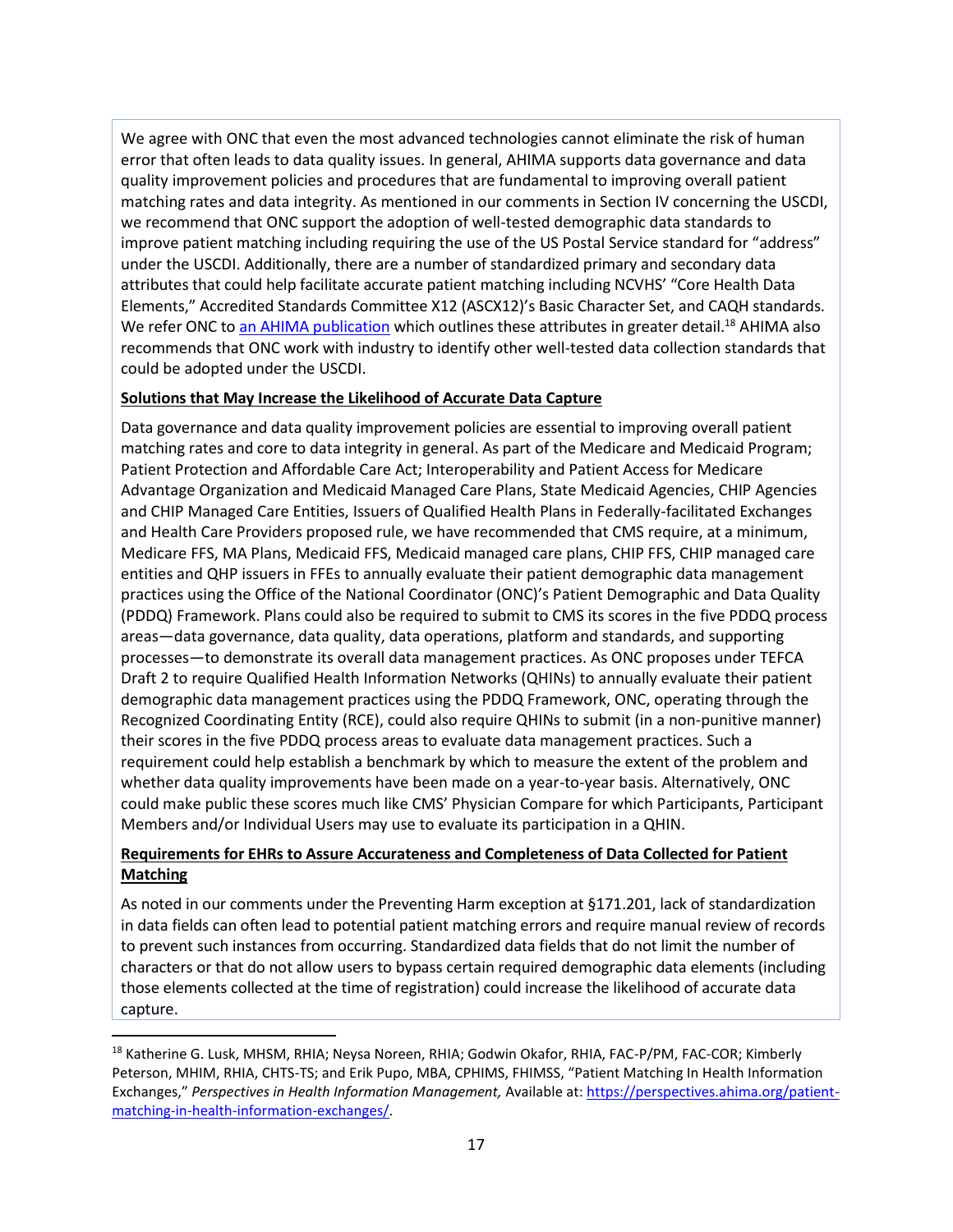# **Innovative and Effective Technical or Non-Technical Approaches that Support Accurate Pediatric Patient Record Matching**

We agree with ONC that there are unique patient matching issues specific to pediatrics such as newborns that have not yet received their legal name and have a temporary name, patients that are a product of a multiple birth delivery that are named similarly, and newborns that lack a Social Security Number (SSN) or government identification at the time of birth. We believe there are a number of policies and practices currently in use by healthcare organizations that could be leveraged to support pediatric patient record matching including a standardized naming convention for temporary newborn names. The standardized naming convention for temporary newborn names would look like the following—

- Mom's name: *Katie Smith*
- Mom's maiden name: *Katie Miller*
- Baby's name if she had a girl: *Smith, Girl Katie*
- Baby's name if she had a boy: *Smith, Boy Katie*
- Baby's name if she had an undetermined sex: *Smith, Baby Katie*
- If the mom has twins: *Smith, Girl A Katie, Smith Boy B Katie*

Such a practice would be consistent with the Joint Commission's National Patient Safety Goal (NPSG) 01.01.01 which became effective January 1, 2019.

Important considerations in using a standardized naming convention include instances where a baby may be adopted, or the baby is deemed a safe haven baby. Under the former, a birth mother's last name would be used in the temporary naming convention until the adoption is finalized and a legal name is given. Changing the temporary name to a legal name should be completed prior to discharge to avoid confusion with downstream system processing while the patient is still in the hospital. With respect to the latter, a special naming convention should be considered where the patient could be identified by—

- *BABY*, followed by the facility abbreviation for the last name,
- *SH* (for "safe haven") followed by
- *DATE* (mm/dd/yy format) and
- *TIME* for the first name

For example, a patient treated at facility XYZ 11:15 am on April 30, 2019 would be name: BABYXYZ, SH0430191115.

Other practices and policies that could be further disseminated include capturing and using a mother's maiden name, maintaining the temporary newborn name as an "alias," multiple birth designation and multiple birth order in patient matching and linking of records to increase the data available for algorithms or visual matching to enhance patient matching.

## **Patient Matching Solutions Involving Patients**

We agree with ONC that involving patients in patient matching could be a viable and effective solution to increase the accuracy of matching while giving patients access to their own clinical information. We recommend that as ONC explores different methods and technical platforms that seek to include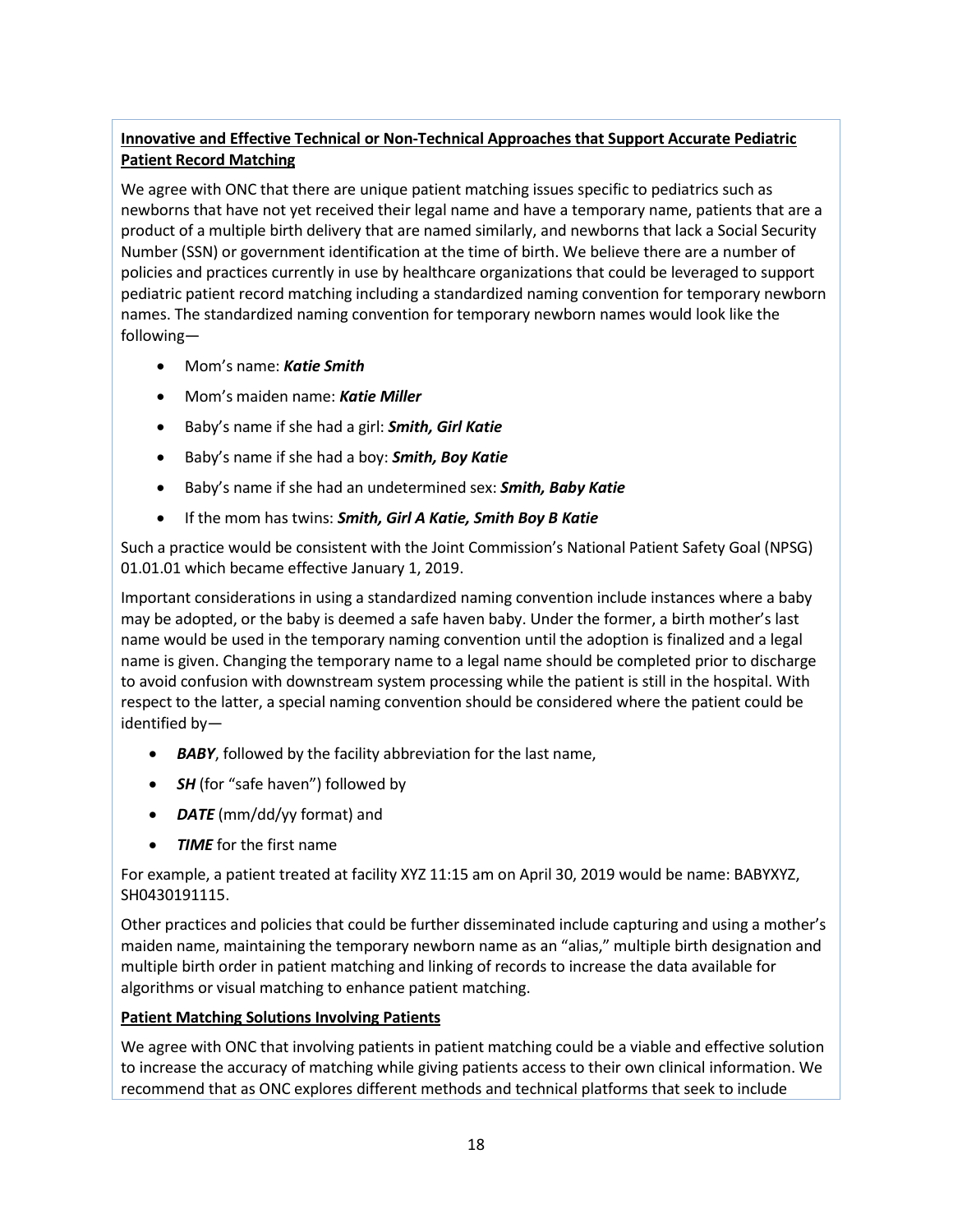patients that it take into consideration key barriers that may inhibit certain patient populations from being able to participate in the capture, updating and maintenance of their own demographic and health data including race and ethnicity, age and socioeconomic status.

## **Standardized Metrics for Evaluation of Algorithm Performance**

AHIMA supports the voluntary adoption of a set of agreed upon metrics to evaluate algorithm performance across the industry. Such benchmarking will help shed further light on the extent of the variation in matching algorithms and offer health IT developers an opportunity to improve upon their algorithms. We believe any set of agreed upon metrics should be developed by the industry in partnership with ONC. ONC should consider whether once developed the metrics could be integrated into the certification criterion under its Health IT Certification Program whereby a health IT developer could attest its assent to the agreed upon standardized metrics.

## **Transparent Patient Matching Indicators Including Database Duplicate Rate, Duplicate Creation Rate and True Match Rate**

AHIMA agrees with ONC that there is a current lack of consensus, adoption and transparency of such indicators as the database duplicate rate, the duplicate creation rate and the true match rate. A survey conducted by AHIMA in 2016 revealed that 45 percent of respondents noted that they did not know their duplicate medical record rate at their facility.<sup>19</sup> However, given that matching rates are currently calculated differently across institutions, comparing these different rates could present challenges. Similar to above, we recommend that a set of metrics be developed by industry stakeholders in partnership with ONC to evaluate database duplicate rate, duplicate creation rate and true match rate. Furthermore, if ONC were to require these rates to be reported, we would recommend that these rates be reported voluntarily to a Patient Safety Organization (PSO) on a privileged and confidential basis. Submission of such indicators to a PSO would allow an institution and clinicians to provide such information in a blame-free environment while allowing the PSO to detect nationwide trends and insights into such data.

## **Data that Could be Added or Constrained in the US Core Data for Interoperability (USCDI) to Support Patient Matching**

As noted in Section IV, AHIMA recommends that ONC work with industry and experts to identify other regularly collected demographic data elements that could be incorporated into the USCDI. For example, the availability of an email address in a patient's record has increased over time from 8.94 percent in 2005 to 54.08 percent in 2014.<sup>20</sup> Email addresses could serve as another critical datapoint in accurately matching a patient to their health information.

AHIMA also recommends that self-reported gender identity be included as a required patient demographic data element in the USCDI. Accurate identification and awareness of a patient's gender status is vital to accurately identifying a patient and ensuring continuity of care.<sup>21</sup> Furthermore, lack of awareness of a patient's gender identity raises significant patient safety concerns. If a clinician is unaware of a patient's gender identity, he or she may miss an opportunity to offer specific screenings to support the patient either physically or emotionally as gender often

l

<sup>&</sup>lt;sup>19</sup> Dooling, Julie A; Fernandes, Lorraine M.; Kirby, Annessa; Kadlec, Lesley; Landsbach, Grant; Lusk, Katherine; Munns, Megan; Noreen, Neysa; O'Connor, Michele. "Losing the Match Game: Study Reveals Gaps in HIM's Patient Identity Integrity Practices" *Journal of AHIMA* 87, no.10 (October 2016): 39-47. <sup>20</sup> Available at: [https://www.ncbi.nlm.nih.gov/pmc/articles/PMC6241737/.](https://www.ncbi.nlm.nih.gov/pmc/articles/PMC6241737/)

<sup>&</sup>lt;sup>21</sup> Deming, Sally; Dooling, Julie A; Kadlec, Lesley; Kirby, Annessa; Munns, Megan. "Treating LGBT Status as a Patient Safety Issue" Journal of AHIMA 87, no.4 (April 2016): 36-37. [http://bok.ahima.org/doc?oid=301414#.XL4XAlVKhEa.](http://bok.ahima.org/doc?oid=301414#.XL4XAlVKhEa)